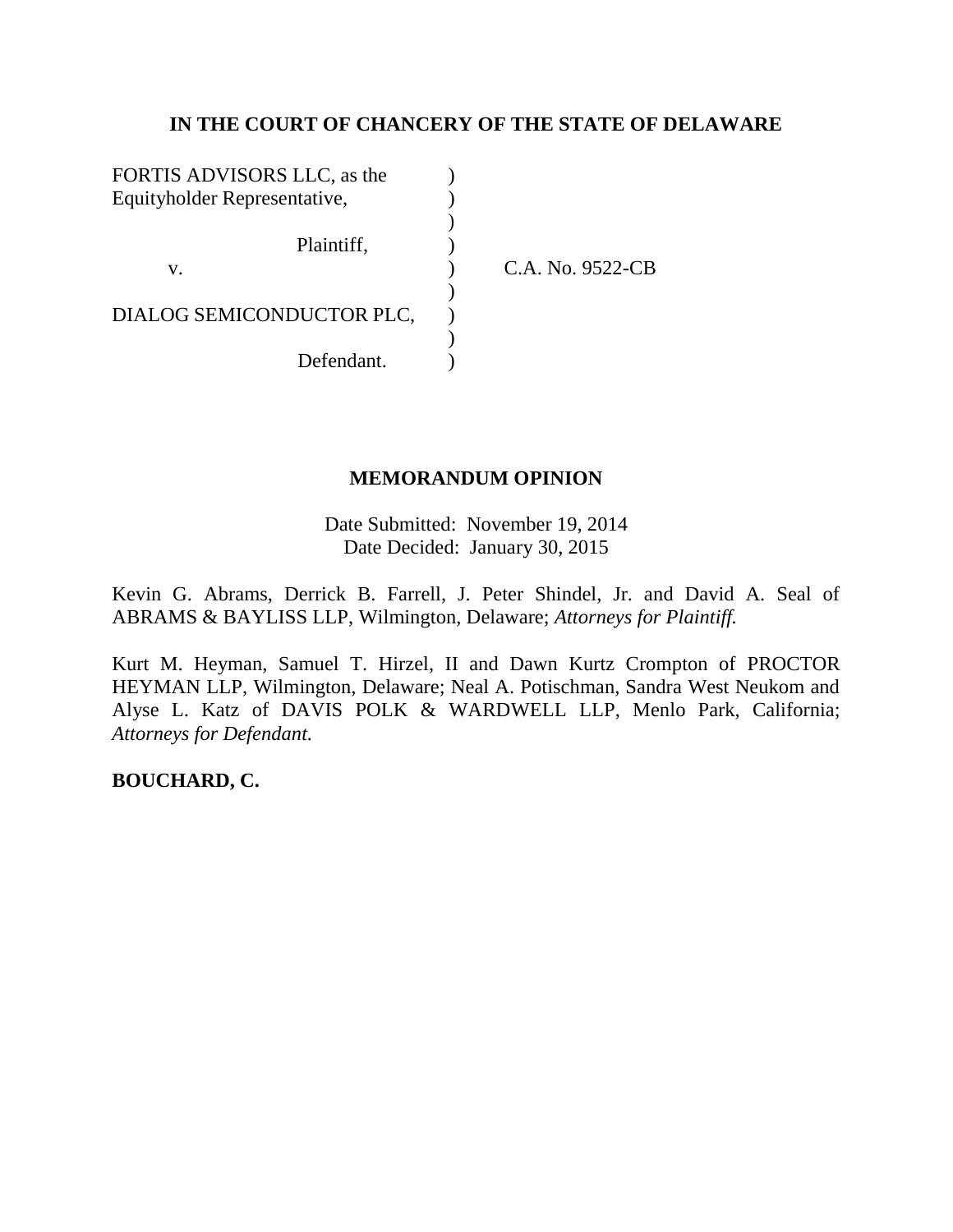#### **I. INTRODUCTION**

This action involves a dispute over whether earn-out payments are owed to the former equityholders of iWatt, Inc. ("iWatt") resulting from the sale of iWatt to Dialog Semiconductor PLC ("Dialog") through a merger transaction that closed in 2013. The gravamen of the case is whether Dialog breached the provision of the merger agreement obligating it to use "commercially reasonable best efforts" to achieve and pay the earnout payments in full. That claim is not the subject of the present dismissal motion and is proceeding through discovery.

As seems all too common in disputes over earn-out payments, the complaint in this action asserts, in the alternative to the breach of contract claim, a claim for breach of the implied covenant of good faith and fair dealing. Notably, plaintiff admits it does not believe that any gaps exist in the merger agreement from which to imply an additional contractual term, but it nonetheless seeks to maintain the implied covenant claim as an alternative legal theory in case the Court may disagree in the future. I reject this approach to pleading, and conclude that the failure to identify any gap in the merger agreement in which the implied covenant would operate warrants dismissal of that claim.

I also conclude that plaintiff"s claims for fraud and negligent misrepresentation must be dismissed. Among other things, the allegations of the complaint fail to satisfy the particularity requirement of Court of Chancery Rule 9(b) because the complaint does not identify the time or place of the false representations or specifically who made them.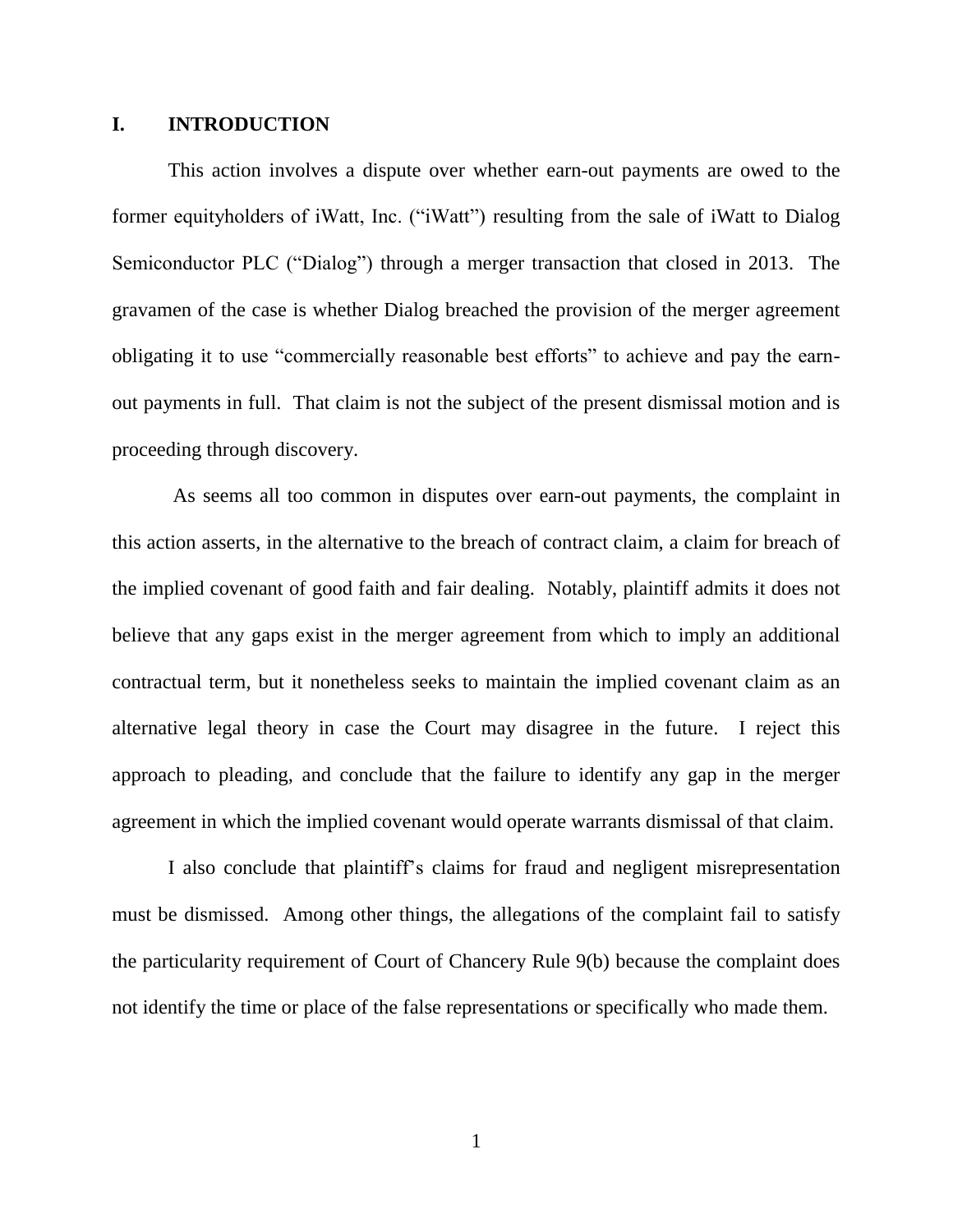### **II. BACKGROUND**<sup>1</sup>

#### **A. The Parties**

Plaintiff Fortis Advisors LLC ("Fortis") is a Delaware limited liability corporation with its principal place of business in La Jolla, California. Under the terms of an Agreement and Plan of Merger dated as of July 1, 2013 (the "Merger Agreement"), Fortis was appointed as the representative of the former equityholders of iWatt.

Non-party iWatt, formerly a Delaware corporation, was a provider of digital power management circuits. Before its sale to Dialog, iWatt designed, developed, and marketed digital-centric power management integrated circuits for AC/DC power conversion, LED solid-state lighting, and LED display backlighting markets. After the merger closed, iWatt was operated as a separate, stand-alone business unit of Dialog known as the Power Conversion Business Group.

Defendant Dialog Semiconductor PLC is incorporated in England and Wales with its principal place of business in Green Park, United Kingdom. Dialog is a provider of highly integrated power management, audio and short-range wireless technologies.

#### **B. The Merger Agreement**

In the Merger Agreement, which is governed by Delaware law, Dialog agreed to acquire iWatt for \$310 million plus earn-out payments of up to \$35 million depending on

<sup>&</sup>lt;sup>1</sup> Unless otherwise noted, the facts recited in this Memorandum Opinion are drawn from the allegations of the Amended Verified Complaint (the "complaint") and the documents integral to or incorporated therein.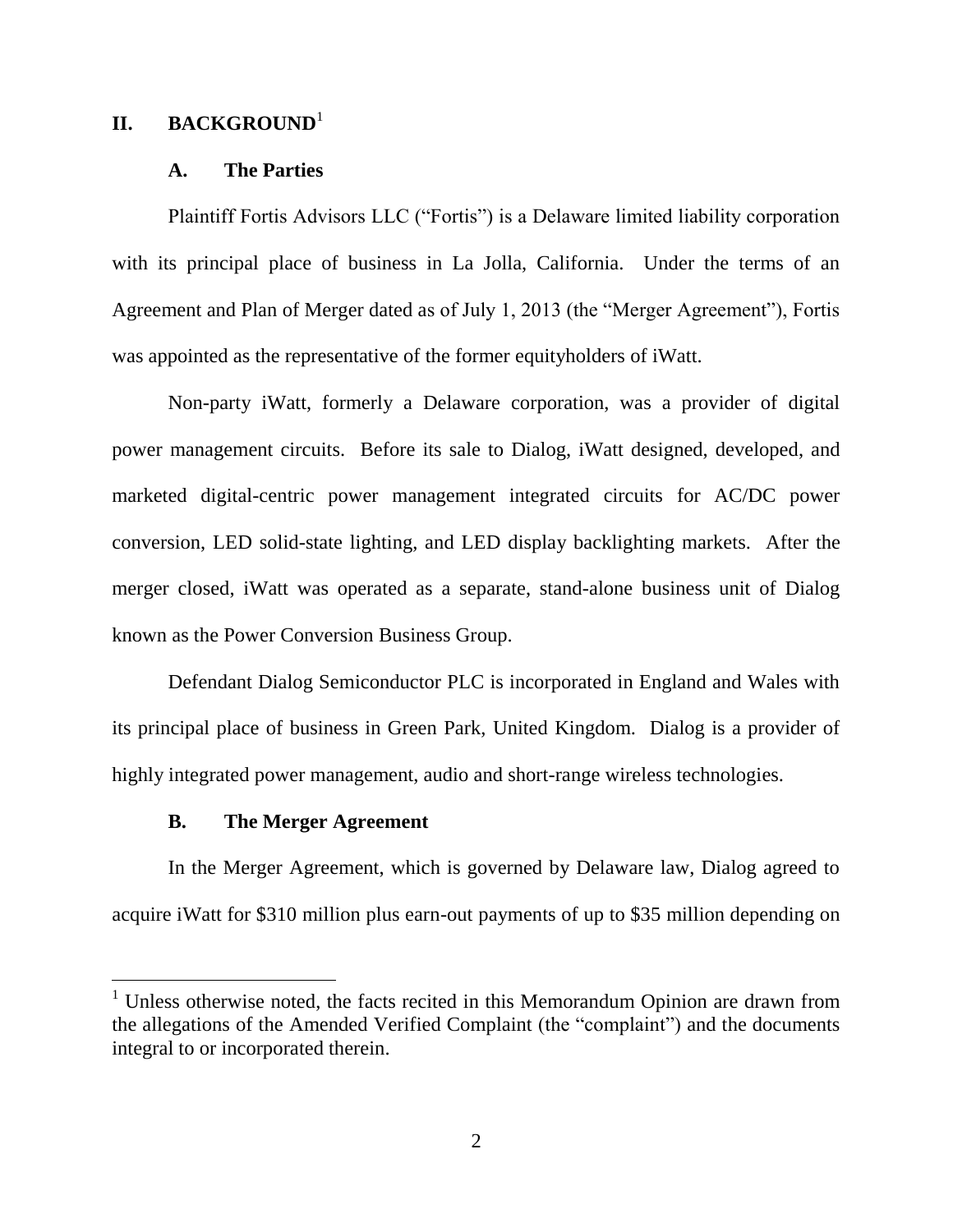the post-merger revenues of Dialog's Power Conversion Business Group. Specifically, earn-out payments would be triggered if the revenues of the Power Conversion Business Group exceeded: (1) \$51.3 million during the six months ended December 31, 2013 (the "First Earn-Out Period") and/or (2) \$99.9 million during the nine months ended September 30, 2014 (the "Second Earn-Out Period").<sup>2</sup>

Aware that Dialog would take control of iWatt's operations after the merger, the parties agreed to specific contractual provisions regarding the earn-out payments and Dialog's ability to manage the business post-closing. In particular, Section 3.04 of the Merger Agreement provides, in general terms, that Dialog (referred to as "Parent") was required to use its commercially reasonable best efforts to achieve and pay the earn-out payments in full:

From the Closing Date through the end of the Second Earnout Period, *Parent shall, and shall cause its Affiliates* **. . .** *to, use commercially reasonable best efforts*, in the context of successfully managing the business of the Surviving Corporation, *to achieve and pay the Earn-Out Payments in full* (it being understood and agreed that one of the primary objectives of managing the business of the Surviving Corporation shall be to achieve and pay the Earn-Out Payments in full, provided that, subject in all respects to its obligations under this Agreement, Parent is entitled to make changes to the business in its reasonable commercial judgment in order to achieve the objectives in managing the business of the Surviving Corporation), including allocating appropriate and sufficient resources

 $2^2$  The actual amount of the earn-out payments was based on a scale. For the First Earn-Out Period, iWatt"s former equityholders would receive at least a partial earn-out payment if iWatt"s revenues exceeded \$51.3 million and a total of up to \$17 million in earn-out payments if iWatt's revenues exceeded \$57 million during that period. For the Second Earn-Out Period, iWatt's former equityholders would receive at least a partial earn-out payment if iWatt's revenues exceeded \$99.9 million and a total of up to \$18 million in earn-out payments if iWatt"s revenues exceeded \$111 million during that period. Merger Agreement § 3.01 (Am. Compl. Ex. A).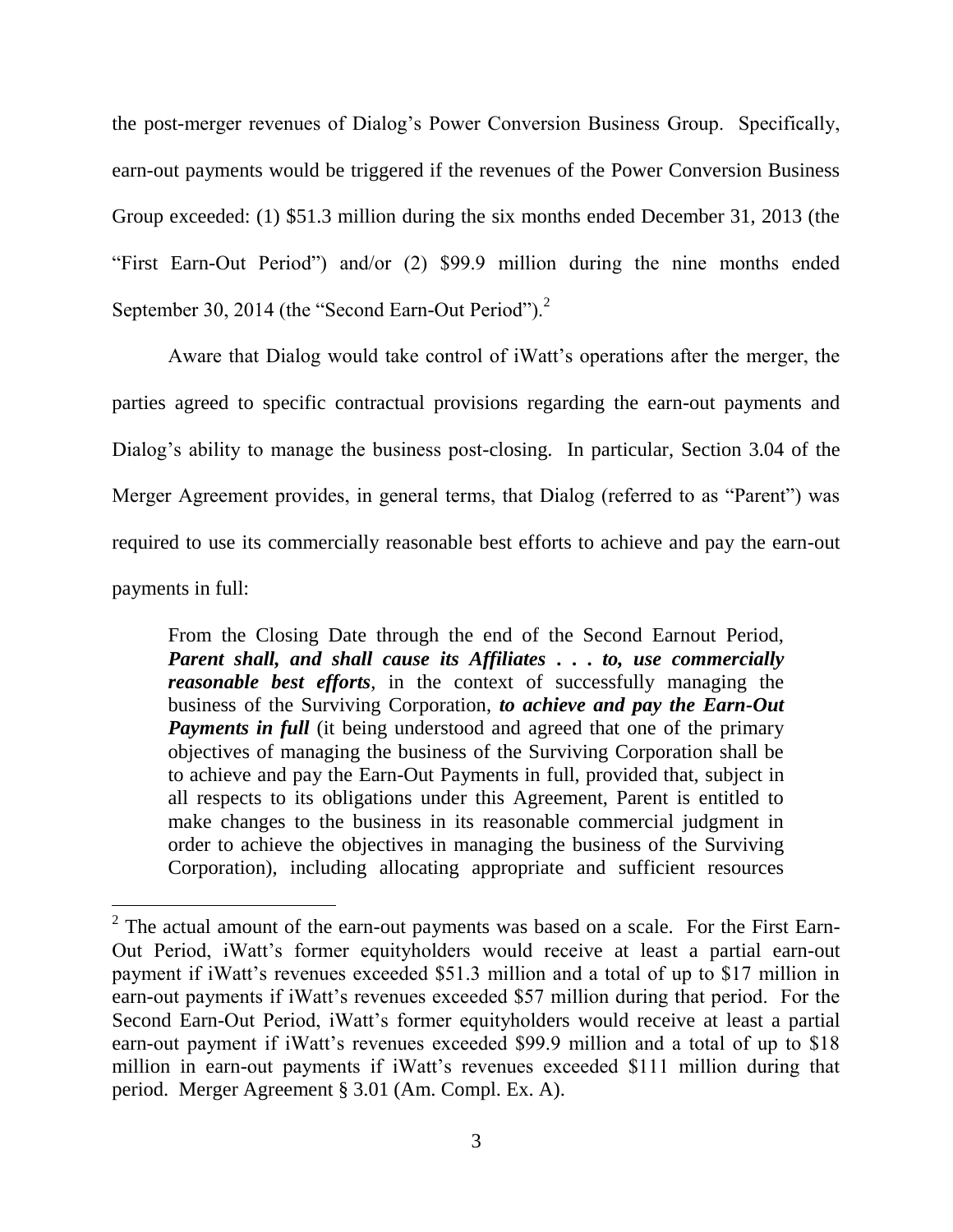(including sufficient capital expenditure, working capital and human resources) to the Surviving Corporation and its Subsidiaries to enable the achievement and payment of the Earn-Out Payments in full.<sup>3</sup>

The next sentence of Section 3.04 goes on to impose a number of specific obligations and

prohibitions concerning Dialog"s operation of the business:

Without limiting the generality of the foregoing, (i) Parent shall, and shall cause its Affiliates . . . to (A) operate the business of the Surviving Corporation and its Subsidiaries as a separate, stand-alone business unit (understanding that Parent may elect to integrate sales, service, supply chain and administrative functions with those of Parent), (B) maintain a separate research and development organization within such business unit with engineering headcount at a level not materially below that currently maintained by the Company and (C) price the products of the Surviving Corporation on a standalone basis and without any reduction related to the pricing of products by Parent"s other product lines and (ii) Parent shall not, and shall not authorize or permit its Affiliates . . . to, (A) take any action with the intent of avoiding or reducing the payment of any Earn-Out Payment, (B) divert to another business of Parent any business opportunity in a manner that could reasonably be expected to or does diminish or minimize the Earn-Out Payments, (C) take any action for the purpose of shifting Revenue outside of the Earn-Out Periods . . . or reducing Revenue . . . . 4

# **C. The Power Conversion Business Group Fails to Meet the Earn-Out Revenue Targets**

On July 16, 2013, Dialog completed its acquisition of iWatt. On January 28, 2014, Dialog notified Fortis that the Power Conversion Business Group indicated revenues of \$35.355 million during the First Earn-Out Period, well short of the \$51.3 million revenue threshold to trigger an earn-out payment for this period under the Merger Agreement. Based on information it obtained from Dialog after the First Earn-Out Period

<sup>&</sup>lt;sup>3</sup> Merger Agreement § 3.04(a) (emphasis added) (Am. Compl. Ex. A).

<sup>4</sup> *Id.*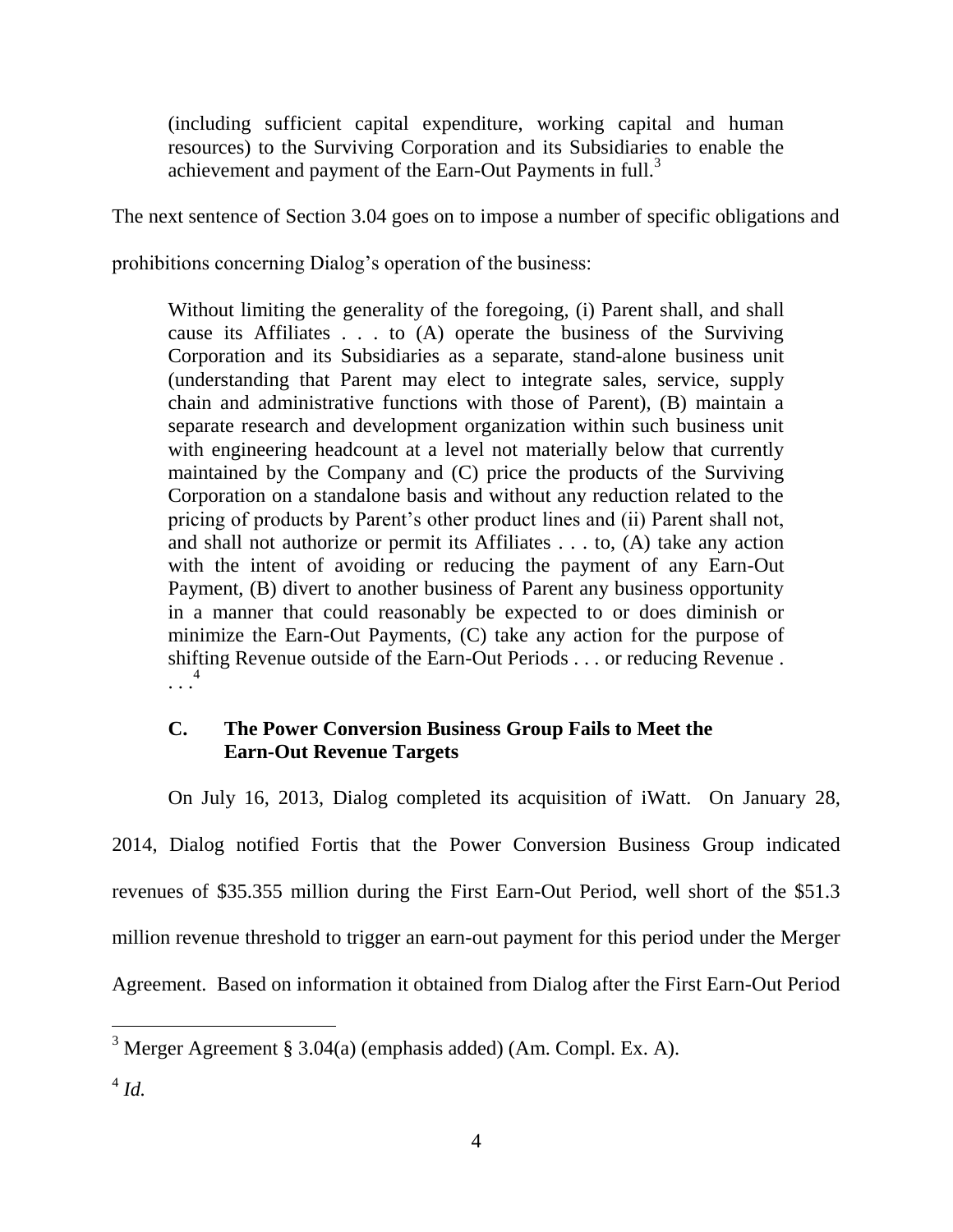ended, Fortis contends that the Power Conversion Business Group "had three key revenue shortfalls, all of which could have been easily avoided if Dialog had used commercially reasonable best efforts . . . to achieve and pay the Earn-Out Payments in full," relating to "lower than anticipated sales involving the (1) the LED lighting business; (2) Samsung; and (3) Apple."<sup>5</sup>

According to the Amended Verified Complaint, which was filed on July 24, 2014, before the end of the Second Earn-Out Period, certain actions taken by Dialog also made it apparent that iWatt would not achieve sufficient revenues to trigger an earn-out payment for the Second Earn-Out Period. Dialog later confirmed that its Power Conversion Business Group did not achieve sufficient revenues during the Second Earn-Out Period to trigger an earn-out payment for this period.

#### **D. Procedural History**

On April 9, 2014, Fortis filed its initial complaint in this action on behalf of iWatt"s former equityholders. On July 25, 2014, Fortis amended its complaint. As amended, the complaint contains five counts: (1) breach of Section 3.04 of the Merger Agreement; (2) specific performance relating to the Second Earn-Out Payment (the time period for which had not yet ended when the amended complaint was filed); (3) in the alternative to Count I, breach of the implied covenant of good faith and fair dealing; (4) fraudulent inducement; and (5) in the alternative to Count IV, negligent misrepresentation. Dialog filed an answer in response to Counts I and II.

 $<sup>5</sup>$  Am. Compl.  $\P$  28.</sup>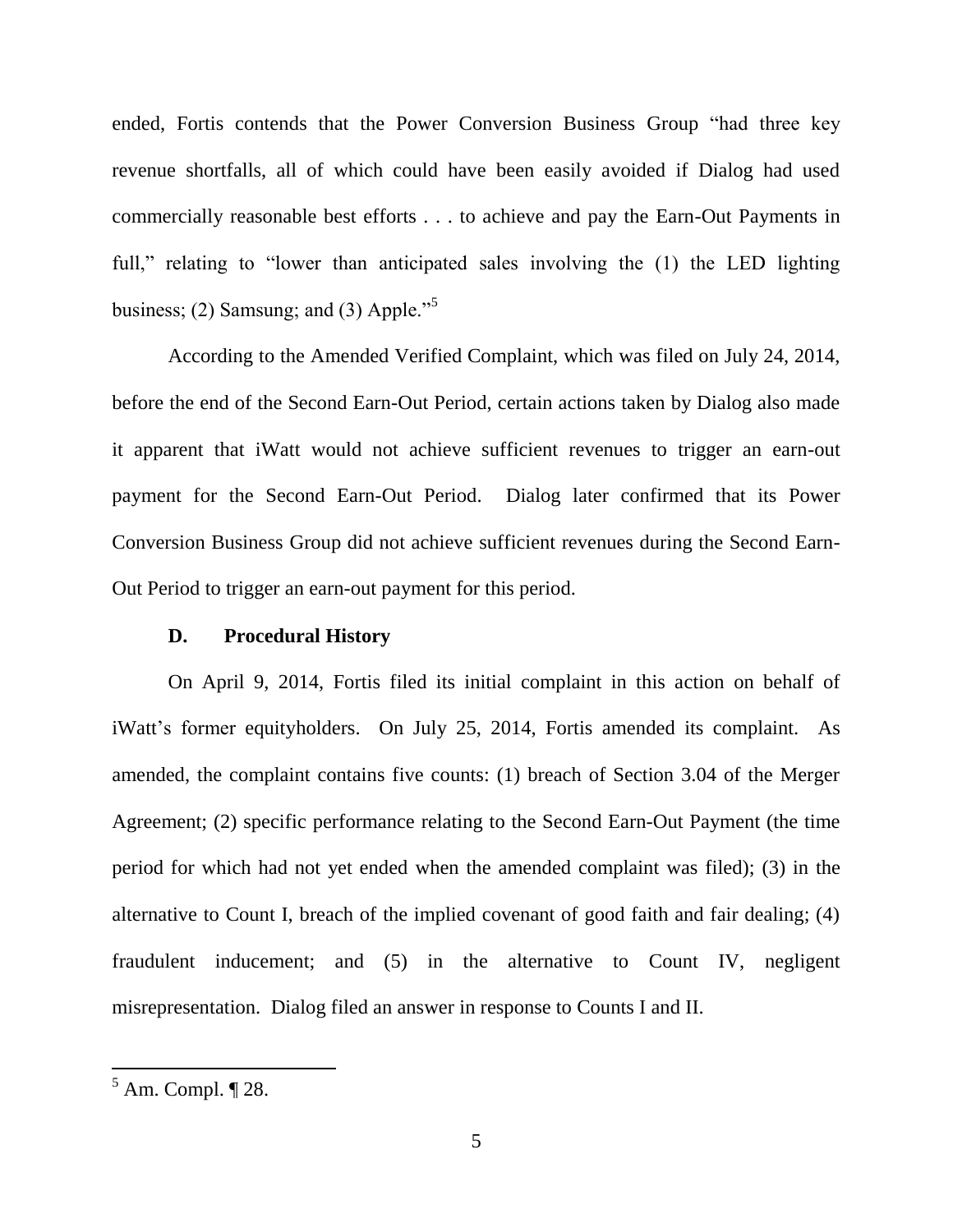On August 8, 2014, Dialog moved to dismiss Counts III, IV, and V for failure to state a claim for relief under Court of Chancery Rule 12(b)(6) and, for the fraud-based claims, for failure to satisfy the particularity requirement of Court of Chancery Rule 9(b). I heard oral argument on this motion on November 19, 2014.

#### **III. LEGAL ANALYSIS**

#### **A. Motion to Dismiss Under Rule 12(b)(6)**

Under Court of Chancery Rule 12(b)(6), a motion to dismiss for failure to state a claim for relief must be denied unless, assuming the well-pled allegations to be true and viewing all reasonable inferences from those allegations in the plaintiff's favor, there is no "reasonably conceivable set of circumstances susceptible of proof" in which the plaintiff could recover.<sup>6</sup> "In determining whether a pleading meets this minimal standard, this Court draws all reasonable inferences in the plaintiff"s favor, accepts all well-pleaded factual allegations as true, and even accepts "vague allegations in the Complaint as "well pleaded' if they provide the defendant notice of the claim."<sup>7</sup>

## **B. The Complaint Fails to State a Claim for Breach of the Implied Covenant of Good Faith and Fair Dealing**

Under Delaware law, the implied covenant of good faith and fair dealing attaches to every contract by operation of law and "requires "a party in a contractual relationship to refrain from arbitrary or unreasonable conduct which has the effect of preventing the

<sup>6</sup> *Cent Mortg. Co. v. Morgan Stanley Mortg. Capital Hldgs. LLC*, 27 A.3d 531, 536 (Del. 2011).

<sup>7</sup> *Seinfeld v. Slager*, 2012 WL 2501105, at \*2 (Del. Ch. June 29, 2012) (quoting *Cent. Mortg. Co.*, 27 A.3d at 536).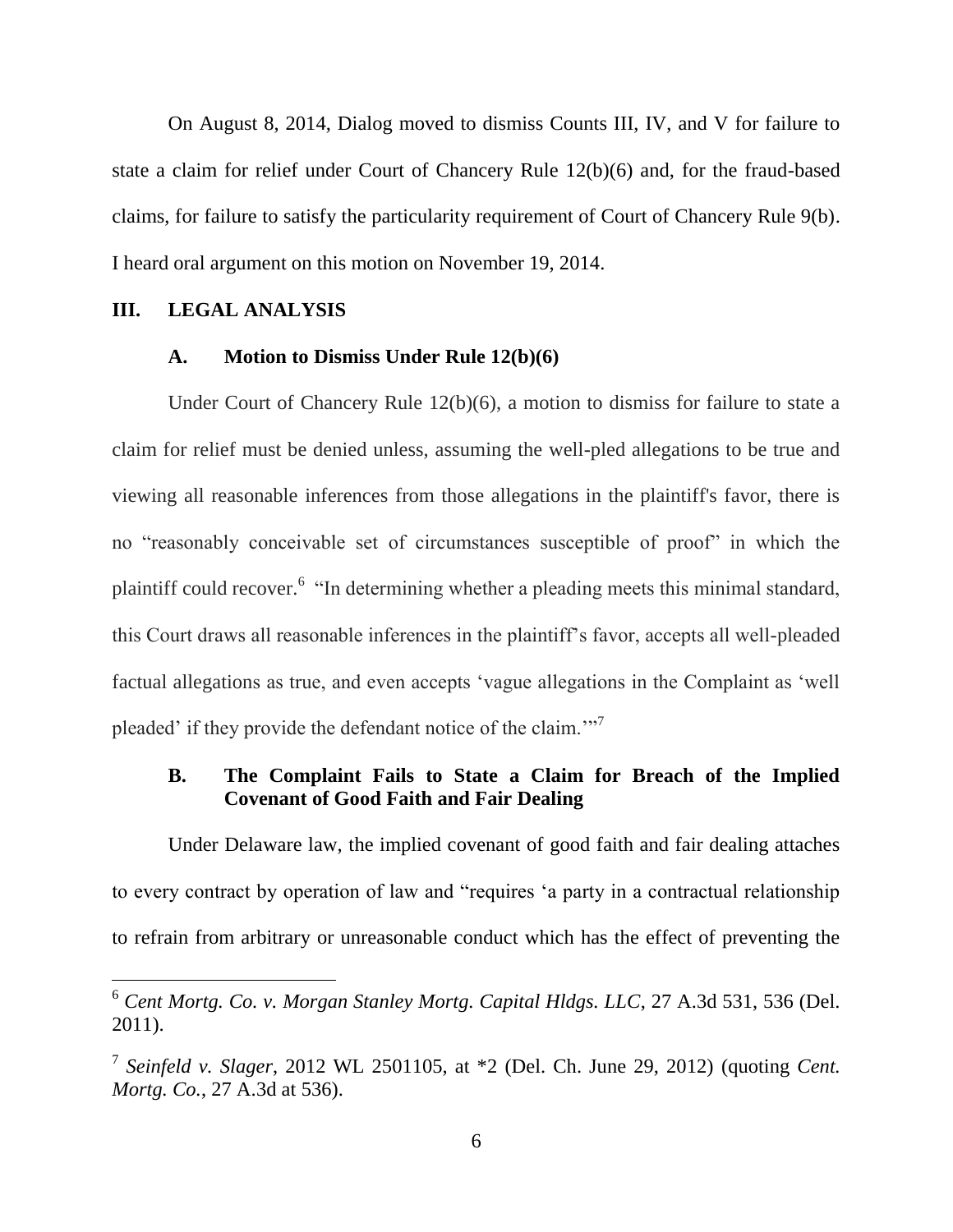other party to the contract from receiving the fruits' of the bargain."<sup>8</sup> "[T]he implied covenant only applies where a contract lacks specific language governing an issue and the obligation the court is asked to imply advances, and does not contradict, the purposes reflected in the express language of the contract."<sup>9</sup> "The Court must focus on 'what the parties likely would have done if they had considered the issues involved." It must be "clear from what was expressly agreed upon that the parties who negotiated the express terms of the contract would have agreed to proscribe the act later complained of . . . had they thought to negotiate with respect to that matter."<sup>10</sup> Where the contract speaks directly regarding the issue in dispute, "[e]xisting contract terms control . . . such that implied good faith cannot be used to circumvent the parties' bargain, or to create a freefloating duty unattached to the underlying legal documents."<sup>11</sup> "To state a claim for breach of the implied covenant, a litigant must allege a specific obligation implied in the contract, a breach of that obligation, and resulting damages." $12$ 

<span id="page-7-0"></span><sup>8</sup> *Dunlap v. State Farm Fire and Cas. Co.*, 878 A.2d 434, 442 (Del. 2005) (quoting *Wilgus v. Salt Pond Inv. Co.*, 498 A.2d 151, 159 (Del. Ch. 1985), *construing* Restatement § 205).

<sup>9</sup> *Alliance Data Sys. Corp. v. Blackstone Capital P'rs V L.P.*, 963 A.2d 746, 770 (Del. Ch. 2009) (citation omitted), *aff'd*, 976 A.2d 170 (Del. 2009).

<sup>10</sup> *Lonergan v. EPE Hldgs. LLC*, 5 A.3d 1008, 1018 (Del. Ch. 2010) (citations omitted).

<sup>&</sup>lt;sup>11</sup> *Dunlap*, 878 A.2d at 441 (citation and internal quotation marks omitted).

<sup>12</sup> *Matthew v. Laudamiel*, 2012 WL 605589, at \*16 (Del. Ch. Feb. 21, 2012); *see also Wal-Mart Stores, Inc. v. AIG Life Ins. Co.,* 901 A.2d 106, 116 (Del. 2006) (upholding dismissal of implied covenant claim where plaintiff failed to identify "any implied contract term that it would have the trial court read into the contract"); *Fitzgerald v. Cantor*, 1998 WL 842316, at \*1 (Del. Ch. Nov. 10, 1998).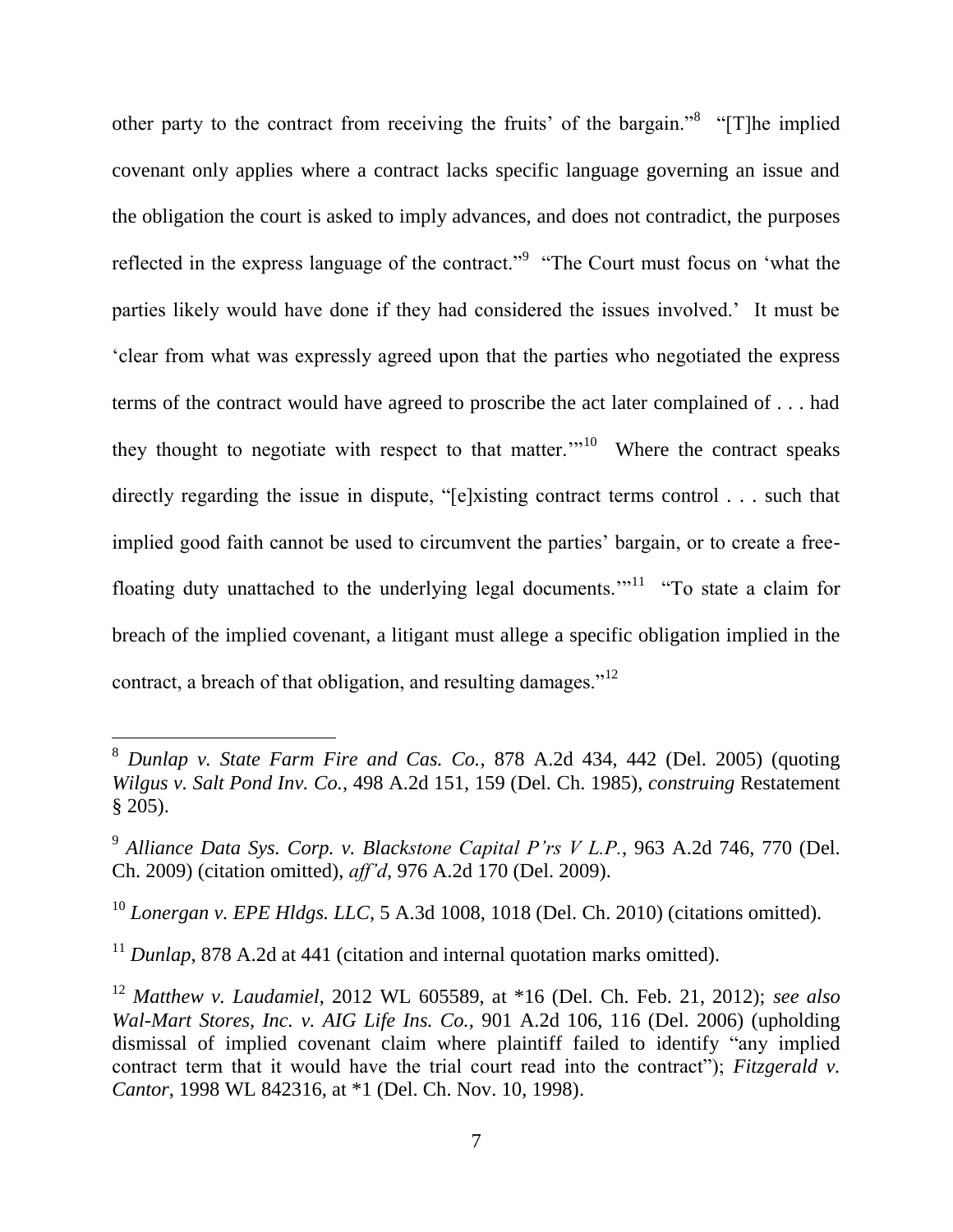To place the implied covenant claim in context, it is important to first review Count I of the complaint, which is not the subject of the motion to dismiss. In Count I, Fortis contends that Dialog breached Section 3.04 of the Merger Agreement by failing to "use its commercially reasonable best efforts . . . to achieve and pay the earn-out payments in full."<sup>13</sup> Specifically, Fortis alleges that Dialog breached Section 3.04 by taking and/or failing to take the following six actions:

(1) failing to replace Ronald Edgerton [iWatt"s former CEO] following his termination; (2) failing to replace the sales staff of Dialog"s Power Conversion Business terminated by Dialog; (3) intentionally not building sufficient inventory and supply chains for the Power Conversion Business to meet the Earn-Out Revenue Goals; (4) failing to properly manage development and introduction of lower price point LED lighting solutions for the Power Conversion Business; (5) directing Dialog employees against actively marketing the Power Conversion Business" LED lighting products; and (6) interfering with sales efforts, and failing to dedicate adequate manpower and resources to the Apple and Samsung accounts.<sup>14</sup>

In Count III of its complaint, Fortis pleads, as an alternative to Count I, that Dialog

breached the implied covenant of good faith and fair dealing by taking or failing to take

these same six actions.<sup>15</sup> Significantly, Fortis does not identify any gap or ambiguity in

 $13$  Am. Compl.  $\P$  34.

 $14$  Am. Compl. ¶ 35.

<sup>&</sup>lt;sup>15</sup> *See* Am. Compl. ¶ 51. Five of these six items (1, 2, 3, 5 and 6) are repeated verbatim in Counts I and III. Item 4 is described slightly differently in Count I than Count III. In Count I, Fortis alleges that Dialog failed "to properly manage development and introduction of lower price point LED lighting solutions for the Power Conversion Business." Am. Compl. ¶ 35. In Count III, Fortis alleges that Dialog failed "to timely introduce scheduled lower price point LED lighting solutions for the Power Conversion Business." Am. Compl.  $\P$  51. I see no substantive difference between these allegations. Both of them focus on the alleged failure to introduce "lower price point LED lighting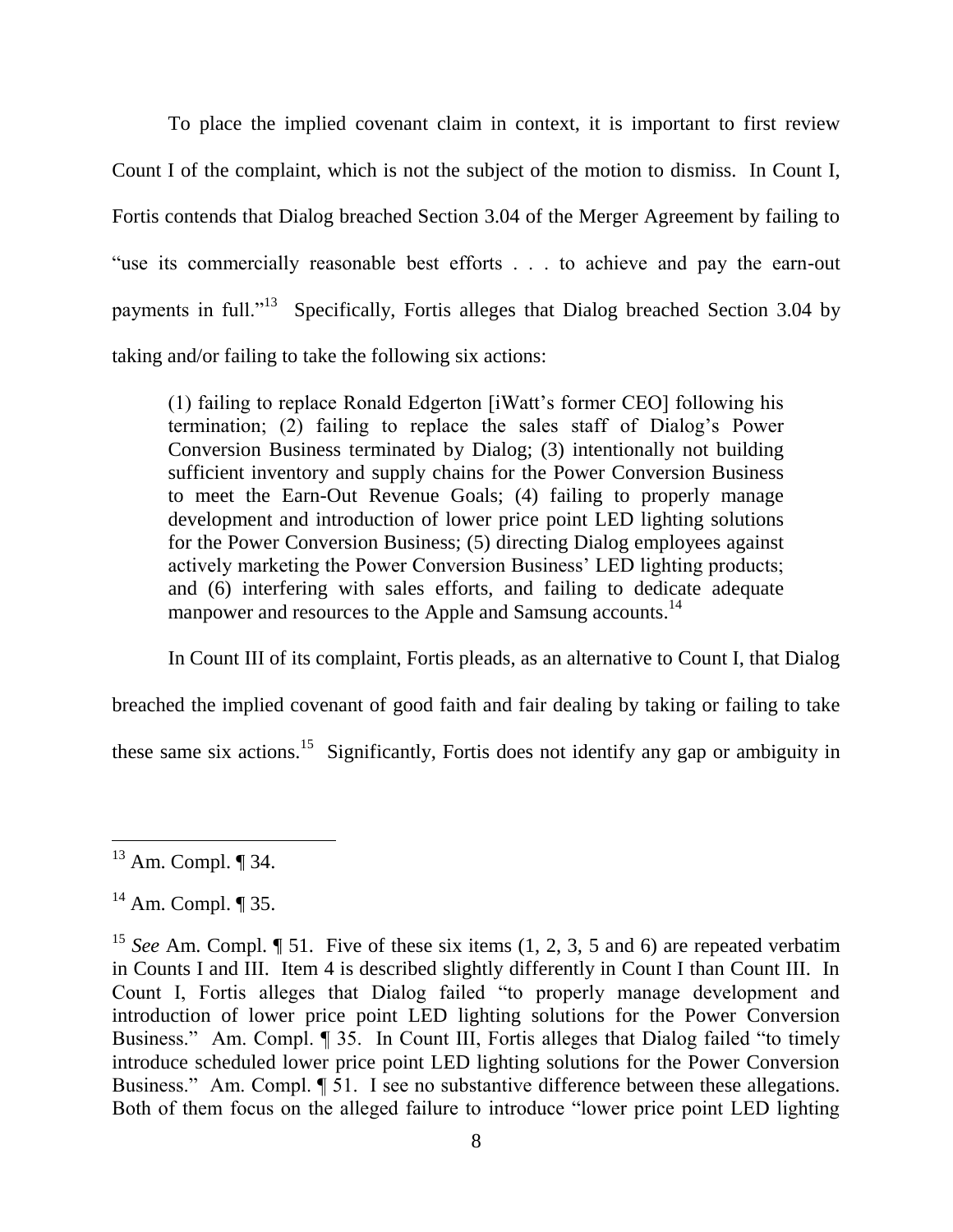Section 3.04 or elsewhere in the Merger Agreement as a basis for implying an additional obligation owed by Dialog with regard to any of these six alleged actions or failures. To the contrary, Fortis expressly acknowledges that it "does not believe any" gaps exist in Section 3.04, but argues that Count III should survive just in case "the Court may disagree" down the road of this litigation.<sup>16</sup>

In opposition, Dialog contends that Count III should be dismissed because it is duplicative of Fortis's breach of contract claim. According to Dialog, Fortis's claim for breach of the implied covenant fails because "there is no implied obligation at issue."<sup>17</sup> Instead, Dialog argues, "the Merger Agreement expressly defines Dialog's obligation (*i.e.*, to use 'commercially reasonable best efforts')" and thus, "[t]his case . . . is about an alleged breach of the contract's terms."<sup>18</sup>

In my opinion, the allegations of the complaint fail to state a claim for breach of the implied covenant because Fortis has not identified, as it must,  $19$  a gap in the Merger Agreement to be filled by implying terms through the implied covenant. Stated differently, Fortis has failed to identify any implied contract term that it would have this Court read into the Merger Agreement.

solutions" in a manner that allegedly would have increased the revenues of the Power Conversion Business during the earn-out periods.

 $^{16}$  Pl.'s Ans. Br. 12.

 $17$  Def.'s Op. Br. 10.

 $^{18}$  *Id*.

<sup>19</sup> *Supra* note [12.](#page-7-0)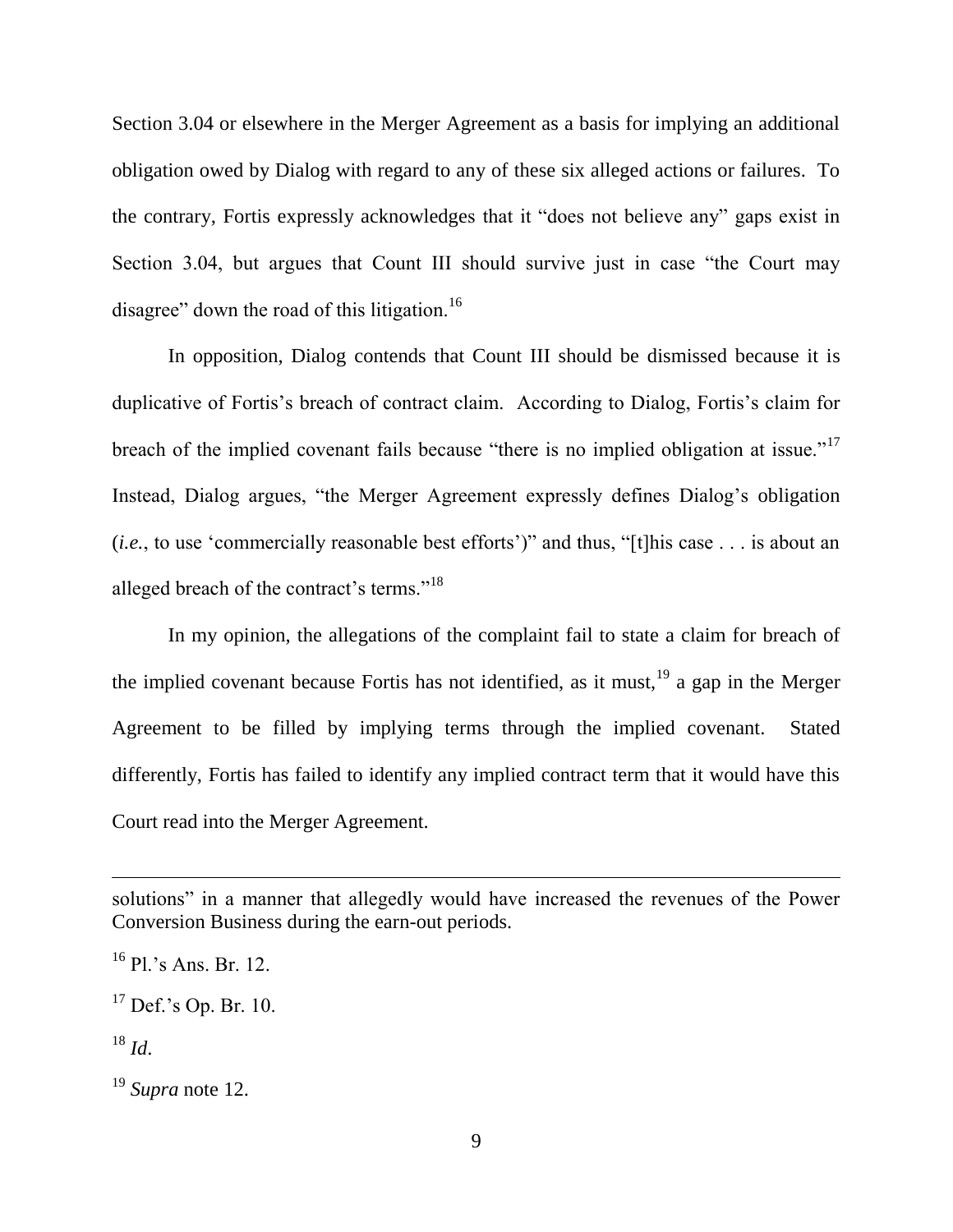Instead of identifying any contractual gap or term to be implied, Fortis mimicks the language of its contract claim to argue that the same six alleged actions and failures cited as evidence of Dialog"s alleged breach of Section 3.04 of the Merger Agreement were contrary to the parties' intent in the Merger Agreement because "Fortis reasonably expected that Dialog would use its best efforts to achieve and pay the earn-out payments in full during both the First and Second Earn-Out Periods," but Dialog did not.<sup>20</sup> The Merger Agreement, however, expressly imposed on Dialog the obligation to use "commercially reasonable best efforts to . . . achieve and pay the Earn-Out Payments in full."<sup>21</sup> Thus, the Merger Agreement sets a contractual standard by which to evaluate if Dialog's failure to achieve and pay the earn-out payments in its operation of the Power Conversion Business Group was improper.<sup>22</sup> There is no gap in the Merger Agreement to fill in this regard. Stated more generally, Count III must be dismissed because Fortis has failed to identify any "interstitial space in which the doctrine of the implied covenant might operate<sup> $23$ </sup> regarding any of the six actions or failures of Dialog that Fortis challenges in this action.

 $20$  Am. Compl.  $\P$  49.

<sup>&</sup>lt;sup>21</sup> Merger Agreement § 3.04 (Am. Compl. Ex. A).

 $^{22}$  I assume Fortis was using shorthand in its complaint when it referenced a "best efforts" standard in Count III. Am. Compl. ¶ 49. If it was not, and was intending to suggest that a different standard should be implied, it would be improper to do so because the Merger Agreement explicitly sets the standard to be "commercially reasonable best efforts." Merger Agreement § 3.04 (Am. Compl. Ex. A).

<sup>23</sup> *AQSR India Private, Ltd. v. Bureau Veritas Hldgs., Inc.*, 2009 WL 1707910, at \*11 (Del. Ch. June 16, 2009).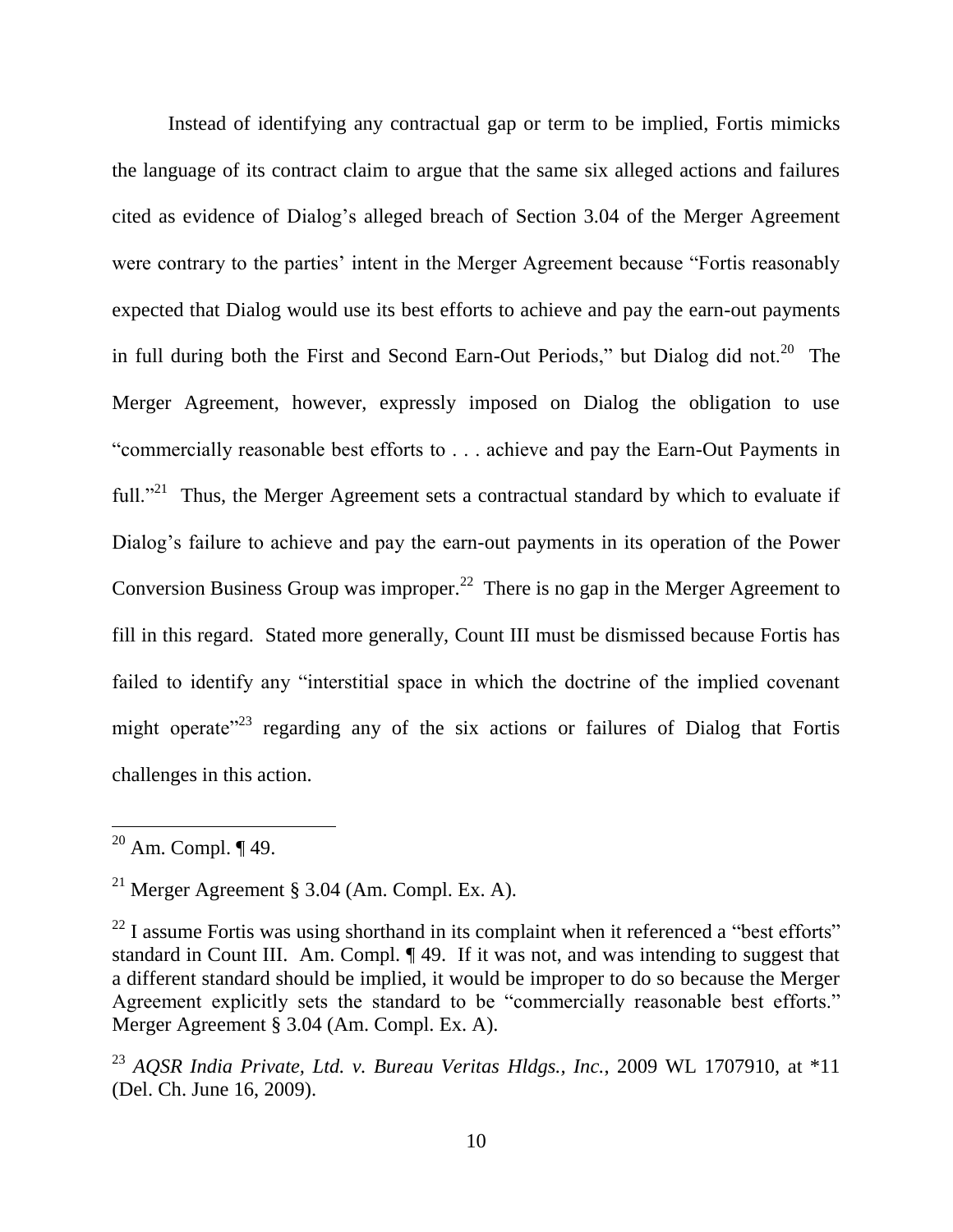My conclusion is consistent with this Court's decision in *Matthew v. Laudamiel*.<sup>24</sup> In *Laudamiel*, the Aeosphere defendants alleged, among other things, that Matthew had breached either the LLC agreement or the implied covenant of good faith and fair dealing by refusing to attend an emergency board meeting.<sup>25</sup> The LLC agreement provided that Matthew was obliged to "use [his] 'best efforts' to attend all properly called meetings of the Board."<sup>26</sup> The Court determined that because the LLC agreement expressly required Matthew to use his best efforts, "a claim challenging Matthew"s efforts to attend the emergency Board meeting [had to] be pled as a breach of contract counterclaim applying the contractually agreed-upon best efforts standard."<sup>27</sup>

In this case, it is equally evident from the Merger Agreement that the parties carefully negotiated the contours of Dialog's obligations to achieve and pay the earn-out payments – hence, Fortis"s acknowledgement that it does not believe any gaps exist in Section 3.04. Thus, Dialog's failure to achieve the earn-out revenue thresholds must be analyzed within the confines of the express contractual obligations set forth in that provision and any other applicable provision of the Merger Agreement.<sup>28</sup>

 $^{25}$  *Id.* at \*15.

<sup>26</sup> *Id*. at \*20.

<sup>27</sup> *Id.*

<sup>&</sup>lt;sup>24</sup> 2012 WL 605589 (Del. Ch. Feb. 21, 2012).

<sup>28</sup> *See also Narrowstep, Inc. v. Onstream Media Corp.*, 2010 WL 5422405, at \*11 (Del. Ch. Dec. 22, 2010) (dismissing implied covenant claim for failing to expeditiously close a merger where the merger agreement contained a "reasonable best efforts" clause that included the obligation to expeditiously close the merger); *AQSR India*, 2009 WL 1707910, at \*11 (dismissing implied covenant claim for "arbitrarily and in bad faith"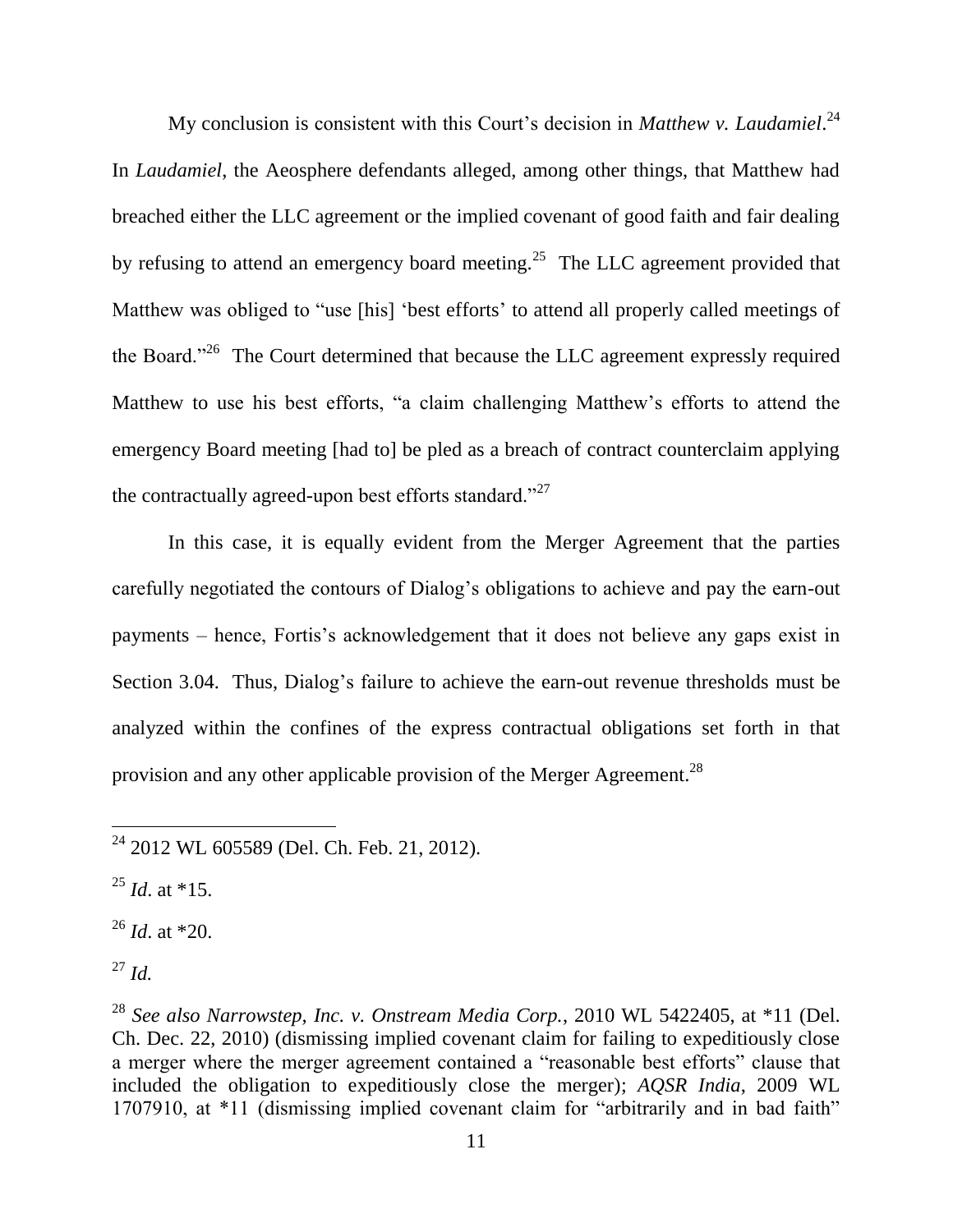Finally, I reject Fortis's argument that its implied covenant claim should survive despite its failure to identify any gap in the Merger Agreement, simply because it has pled its implied covenant claim in the alternative. Fortis cites two cases in which the Court has permitted breach of contract and implied covenant claims to survive a motion to dismiss when pled as alternative theories for recovery. In both cases, unlike here, the plaintiff had identified an ambiguity or potential gap in a contract that could be filled by the implied covenant.<sup>29</sup> The right to plead alternative claims, as Court of Chancery Rule

 $\overline{a}$ 

<sup>29</sup> *See Bay Ctr. Apartments Owner, LLC v. Emery Bay PKI, LLC*, 2009 WL 1124451, at \*7-8 (Del. Ch. Apr. 20, 2009) (finding that plaintiff sufficiently pled "an implied duty to cause performance of the Supporting Agreements" where the contract was ambiguous "as to who was responsible for the bulk of the conduct alleged in [Plaintiff]"s Complaint"); *Clean Harbors, Inc. v. Safety-Kleen, Inc.*, 2011 WL 6793718, at \*9 (Del. Ch. Dec. 9, 2011) (finding that the alleged facts could support a claim for breach of the implied covenant where an express term of the contract required defendant to use its "good faith discretion," but other terms of the contract to which the implied covenant might apply were potentially ambiguous as to defendant's obligations).

Fortis also relies on the post-trial opinion in *eCommerce Industries, Inc. v. MWA Intelligence, Inc.*, 2013 WL 5621678 (Del. Ch. Sept. 30, 2013). There, after concluding that the ECI parties had breached an express non-compete clause through certain indirect marketing efforts, the Court found in the alternative that the same parties had breached an implied covenant. Critical to the latter holding, the Court found that the parties to the contract "could not have foreseen the corporate structure and marketing plan" that would exist after the transaction, and that "had they seen the situation that presently exists, ... they would have proscribed it." *Id.* at  $*34$ ,  $*36$ . Thus, the Court's alternative holding followed from identifying a gap in the parties' agreement. Here, Fortis has not pled that any of the actions or failures of Dialog challenged in this action were unforeseeable and thus not addressed in the Merger Agreement. To the contrary, as discussed above, the Merger Agreement explicitly contemplated that iWatt would be operated as a separate,

determining that there had been a Material Adverse Effect because "[w]hether there was a Material Adverse Effect [was] governed by the express terms of the [stock purchase agreement]," leaving "no interstitial space in which the doctrine of the implied covenant might operate").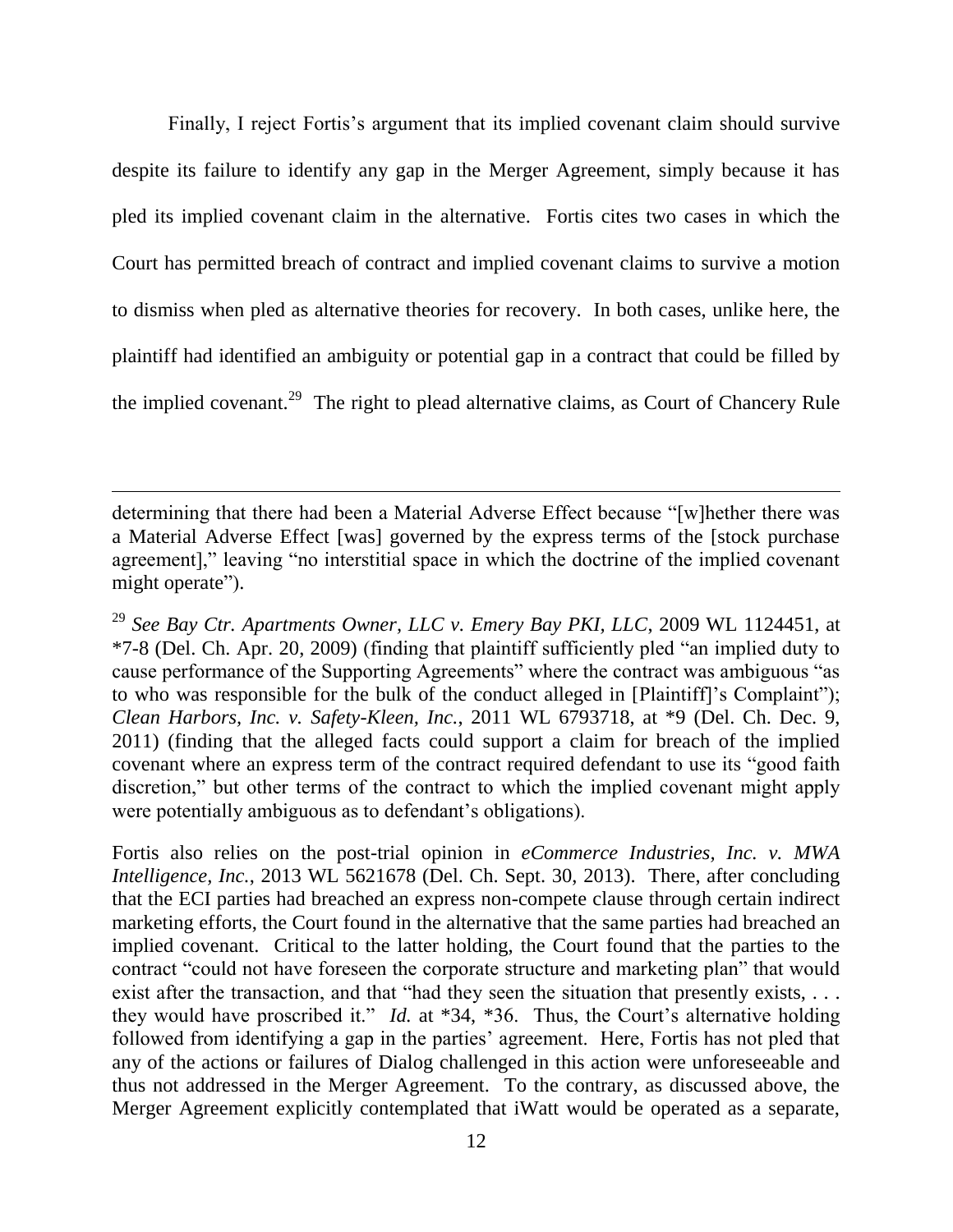$8(e)(2)$  permits, "does not obviate the need to provide factual support for each theory."<sup>30</sup> Here, to repeat, Fortis has challenged six alleged actions or failures of Dialog in its operation of the Power Conversion Business Group after the merger closed, but it has failed to plead the existence of any gap in the Merger Agreement in which the implied covenant could operate with respect to any of these alleged actions or failures. Accordingly, Count III fails to state a claim for relief.

# **C. The Complaint Fails to Plead a Claim of Fraudulent Inducement with the Requisite Particularity**

"In order for a fraud claim to survive a motion to dismiss, a plaintiff needs to allege: (1) that defendant made a false representation, usually one of fact; (2) with the knowledge or belief that the representation was false, or with reckless indifference to the truth; (3) with an intent to induce the plaintiff to act or refrain from acting; (4) that plaintiff"s action or inaction was taken in justifiable reliance upon the representation; and (5) damage to the plaintiff as a result of her reliance on the representation.<sup>31</sup>

Court of Chancery Rule 9(b) further requires that "[i]n all averments of fraud . . . , the circumstances constituting fraud . . . be stated with particularity." "To satisfy Rule 9(b), a complaint must allege: (1) the time, place, and contents of the false representation;

stand-alone business unit and imposed both general and specific obligations on Dialog in its management of the business after the merger closed relating to the earn-out payments.

<sup>30</sup> *BAE Sys. Info. & Elec. Sys. Integration, Inc. v. Lockheed Martin Corp.*, 2009 WL 264088, at \*8 (Del. Ch. Feb. 3, 2009).

<sup>31</sup> *Grunstein v. Silva*, 2009 WL 4698541, at \*12 (Del. Ch. Dec. 8, 2009) (citing *Gaffin v. Teledyne, Inc.*, 611 A.2d 467, 472 (Del. 1992)).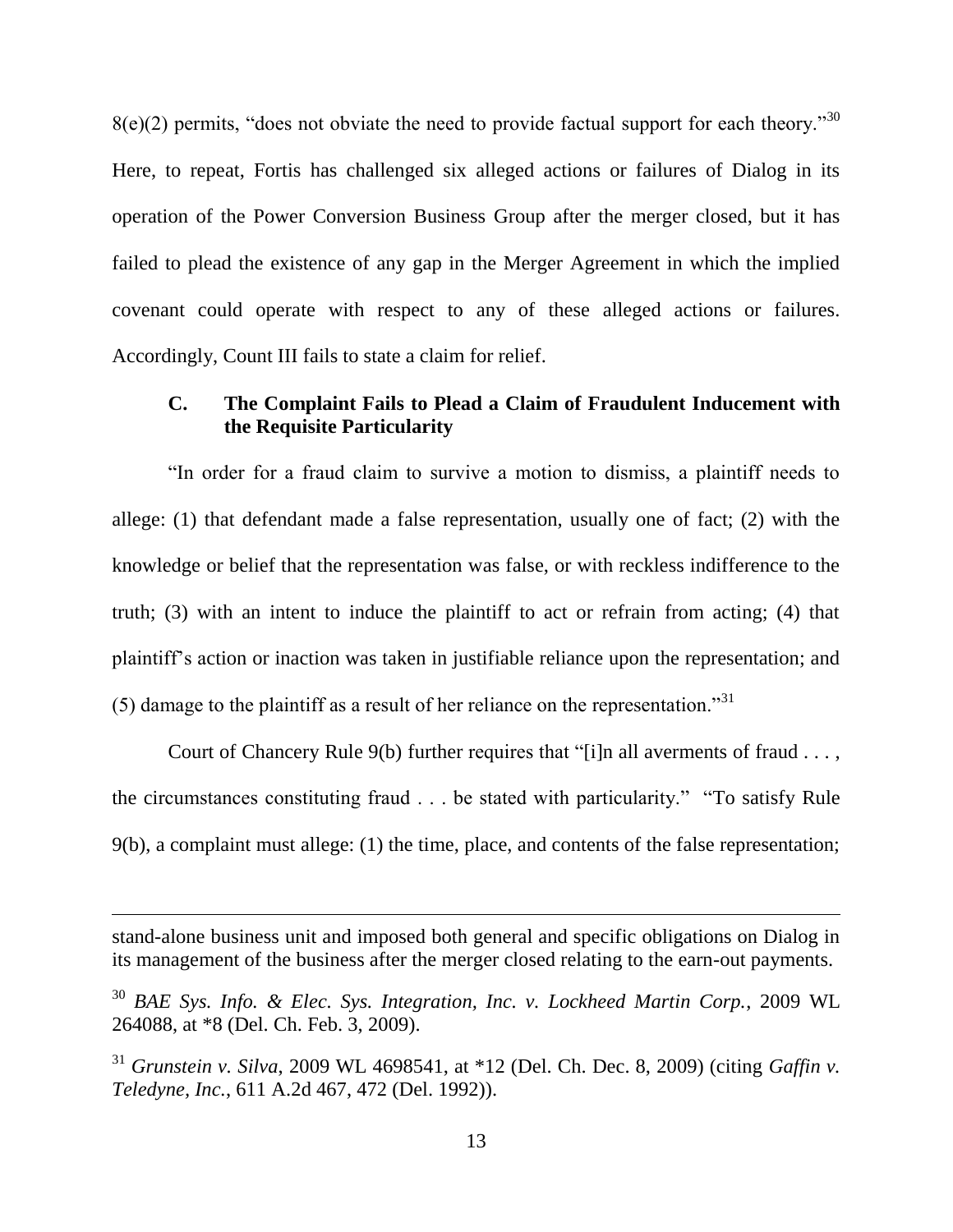(2) the identity of the person making the representation; and (3) what the person intended to gain by making the representations.<sup>33</sup> The particularity requirement requires a plaintiff to allege "the circumstances of the fraud with detail sufficient to apprise the defendant of the basis for the claim."<sup>33</sup> To support promissory fraud, a plaintiff must also "plead specific facts that lead to a reasonable inference that the promissor had no intention of performing at the time the promise was made."<sup>34</sup>

In Count IV of its complaint, Fortis alleges that Dialog made four materially false statements during the parties" negotiations to induce iWatt to enter into the Merger

Agreement:

[B]etween March 13, 2013 and July 1, 2013 Dialog, through statements by its CEO, Jalal Baherli, and Mark Tyndall, its Vice President of Business Development and Corporate Strategy, to Ronald Edgerton and other iWatt directors and officers, repeatedly falsely represented to iWatt it would (1) keep iWatt"s existing sales force in place with substantially the same responsibilities; (2) only reduce iWatt"s sales force by a small number if Dialog's existing sales staff could service some of iWatt's customers; (3) increase investments in iWatt and add new products to accelerate iWatt"s growth; and (4) use Dialog"s existing relationships with Samsung, Panasonic, Sony, Zumtobel, and Bosch to increase iWatt's sales.<sup>35</sup>

<sup>32</sup> *ABRY P'rs V, L.P. v. F & W Acq., LLC*, 891 A.2d 1032, 1050 (Del. Ch. 2006).

<sup>33</sup> *Id*.

<sup>&</sup>lt;sup>34</sup> *Grunstein*, 2009 WL 4698541, at \*13 (citation omitted) (internal quotation marks omitted).

<sup>35</sup> Am. Compl. ¶ 16; *see also* Am. Compl. ¶ 57 (alleging same four false statements).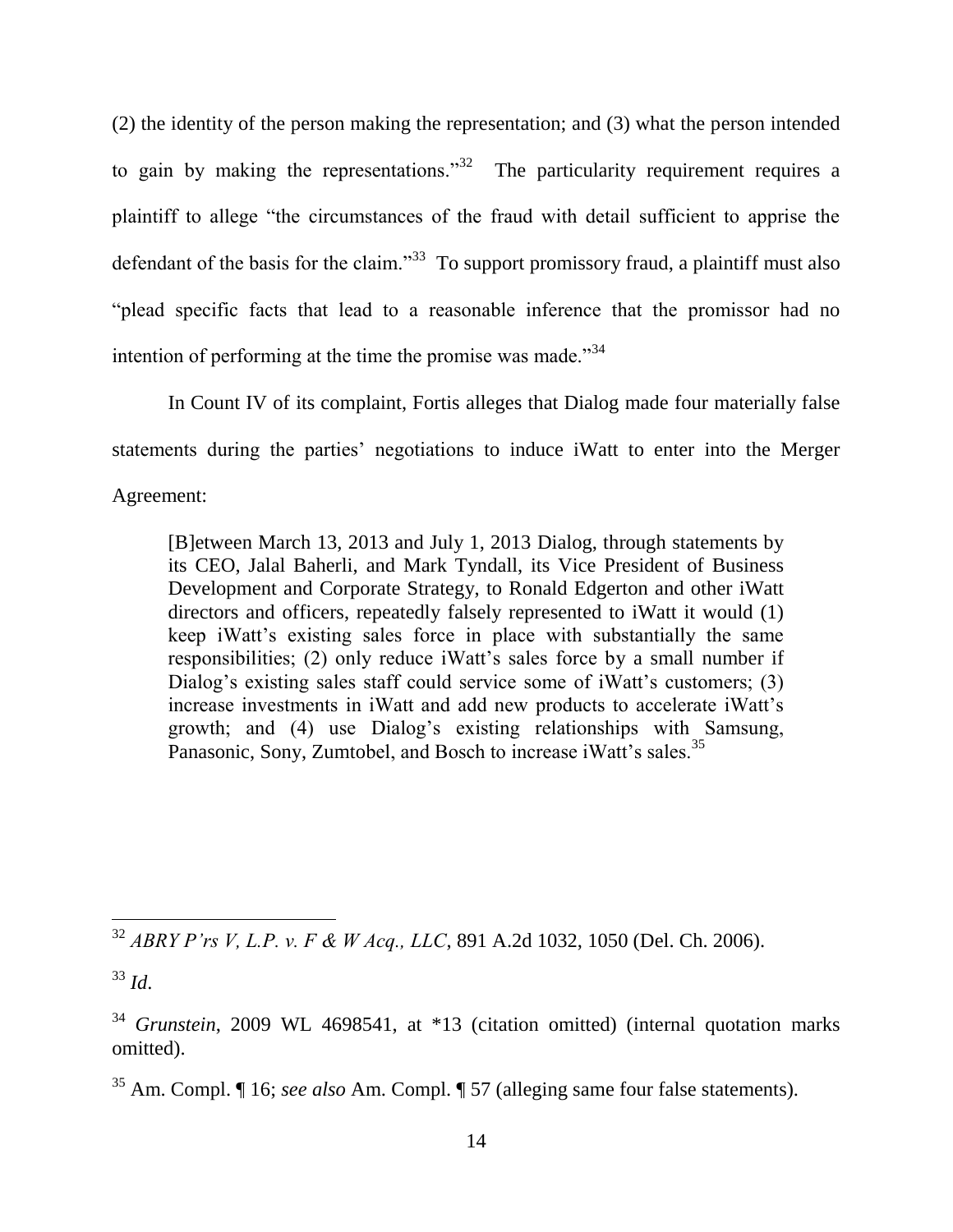Fortis alleges that Dialog "had no intention to keep these promises at the time they were made"<sup>36</sup> and, as evidence of such, points to the fact that Dialog reduced support for iWatt's products and personnel soon after the merger closed.<sup>37</sup>

In seeking to dismiss Count IV, Dialog argues, among other things,<sup>38</sup> that the allegations of the complaint lack the particularity required under Rule 9(b) because the complaint "does not identify which Dialog employee allegedly made which statements, or where or when any of these statements were made.<sup> $39$ </sup> I agree. In my opinion, the allegations underlying Count IV are deficient in several respects that, taken together, fail to satisfy the particularity requirement of Rule 9(b).

First, the complaint fails to allege in any meaningful sense when any of the alleged four misrepresentations were made. The complaint does allege that each of the misrepresentations occurred at some time during a period of approximately 3-1/2 months from when the parties began their negotiations (March 12, 2013) until the Merger Agreement was signed (July 1, 2013). This, however, is the functional equivalent to providing no time parameter at all because the misrepresentations logically could not have occurred during any other period of time. In short, contrary to the purpose of the

 $36$  Am. Compl.  $\P$  58.

<sup>37</sup> *See* Am. Compl. ¶¶ 5, 26-32, 51.

<sup>&</sup>lt;sup>38</sup> Dialog also argues that all of the alleged misrepresentations were promises of future intent and that Fortis failed "to plead facts showing that the Dialog speaker(s) lacked the intention of keeping [those] promises at the time(s) that they were made." Def."s Op. Br. 16. Given that I find Count IV to be deficient for failing to plead the circumstances of the alleged fraud with particularity as required under Rule 9(b), I do not decide this issue.

 $39$  Def.'s Op. Br. 17.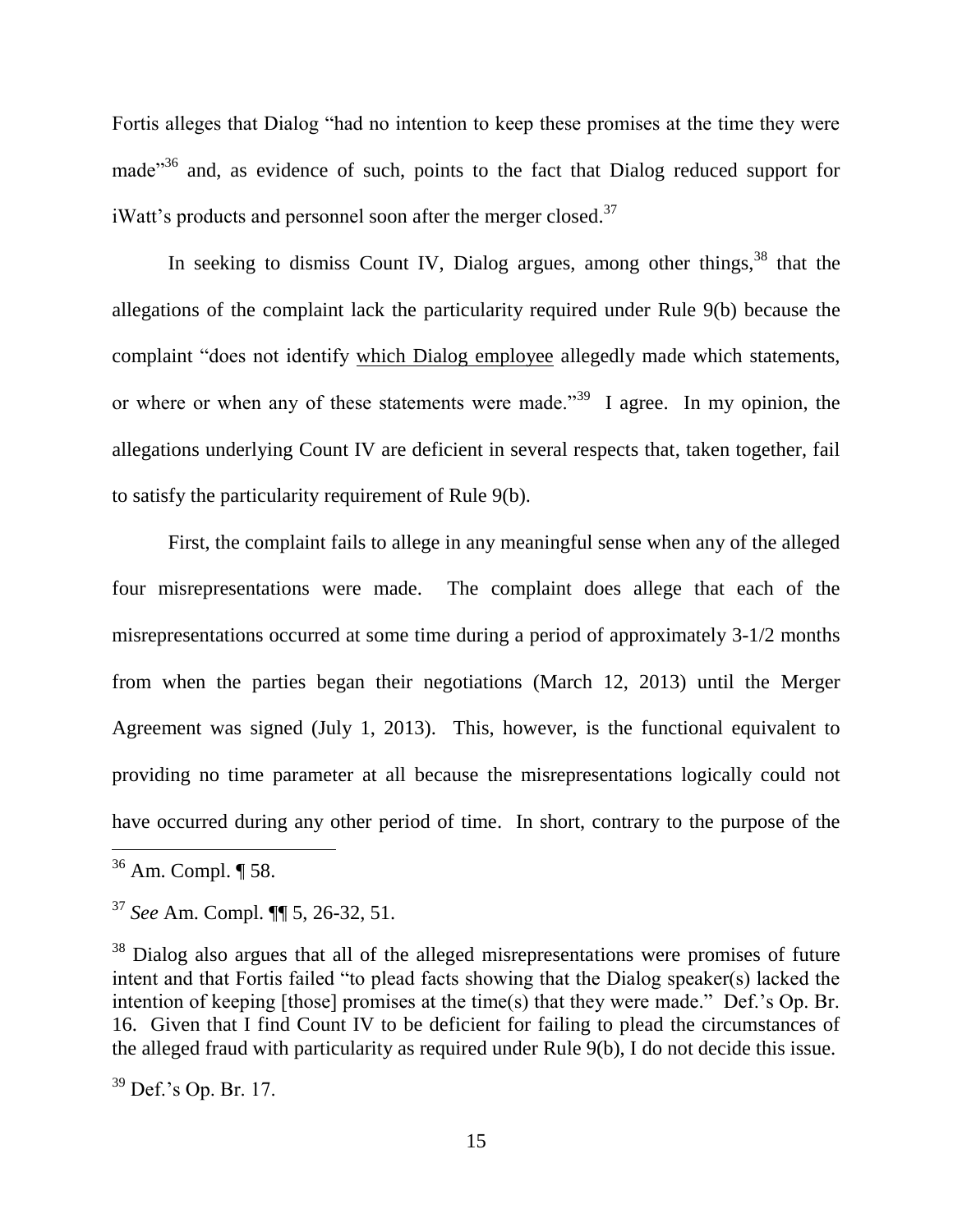particularity requirement in Rule 9(b), Dialog is left to guess when Fortis contends that it allegedly made any of the four false statements attributed to it.

Pleading when the alleged misrepresentations occurred is especially important where, as here, the alleged promises are of future performance. When a fraud claim is premised on promises of future performance, a plaintiff must demonstrate that the defendant had no intention of keeping its promises at the time they were made. $^{40}$  To defend against such assertions, a defendant logically must be apprised when the alleged statements were made in order to counter the assertion that it did not intend to keep its promise at that time.<sup>41</sup> Fortis, however, has made no effort to provide this information.

I am unpersuaded by Fortis's reliance on this Court's decision in *Grunstein v*. *Silva*<sup>42</sup> to excuse the lack of any meaningful temporal allegations in its complaint*.* Although the facts in *Grunstein* are somewhat complex, simplified for relevant purposes, the case concerned two individuals (Grunstein and Dwyer) who alleged that a third individual (Silva) had entered an oral partnership agreement with them in July or August of 2005 relating to the acquisition of Beverly Enterprises, Inc., a publicly-held company

<sup>40</sup> *See supra* note 34.

<sup>41</sup> *See Grunstein*, 2009 WL 4698541, at \*13 ("Unlike a traditional fraud claim that allows a plaintiff to plead intent generally, because the factual predicate of a promissory fraud claim is the speaker"s state of mind at the time the statement is made, a general averment of a culpable state of mind is insufficient. Instead, the plaintiff "must plead specific facts that lead to a reasonable inference that the promissor had no intention of performing at the time the promise was made."") (quoting *Winner Acceptance Corp. v. Return on Capital Corp.*, 2008 WL 5352063, at \*10 (Del. Ch. Dec. 23, 2008)).

 $42$  2009 WL 4698541 (Del. Ch. Dec. 8, 2009).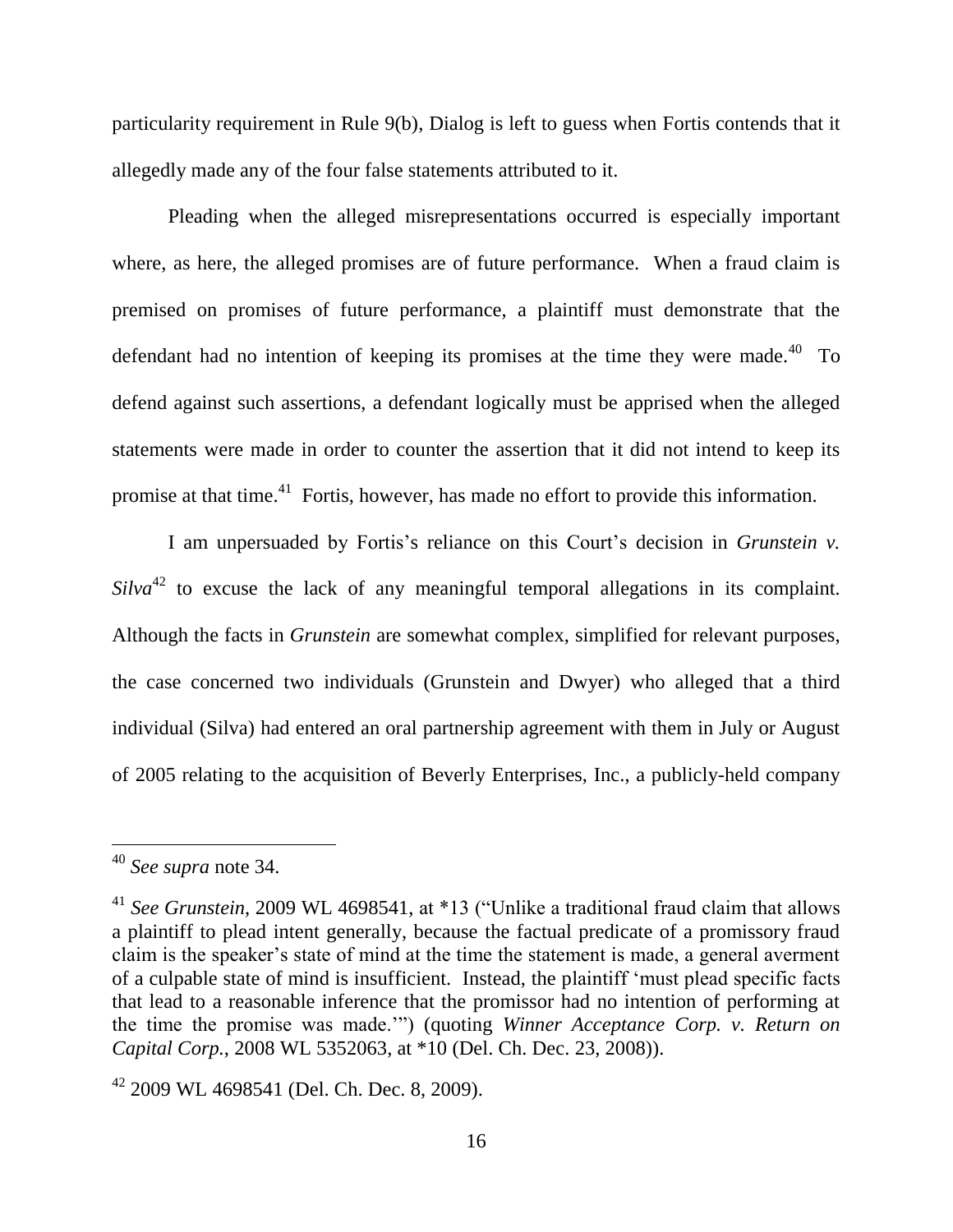that owned and/or operated nursing homes. Grunstein and Dwyer sued Silva for fraud on the theory that Silva misrepresented his intent to honor the partnership agreement and "now disclaims the very existence of a contract in the first place."<sup> $43$ </sup> To demonstrate that Silva had no intention of performing the partnership agreement when it was made, Grunstein and Dwyer pointed to two principal factual allegations: "(1) that "[a]t no time from at least early September 2005 through the closing [in March 2006] did Mr. Silva ever mention Mr. Grunstein"s name to WSIB [a third-party financing source for the transaction] or disclose to WSIB Mr. Grunstein"s role in the Beverly Acquisition" . . . and (2) that "Mr. Silva represented to WSIB in writing on several occasions . . . that FCP [an entity owned and controlled by Silva] had signed the Merger Agreement and paid the deposit to Beverly, when in fact *NASC* [a special purpose entity the three partners were using to facilitate the acquisition] had signed the merger agreement and *Mr. Dwyer* had put up the deposit pursuant to the agreement between the parties."<sup>44</sup> In the face of a Rule 9(b) challenge, the Court found the foregoing allegations to contain sufficient particularity because "Plaintiffs have asserted discrete representations by Silva at specifically delineated times during the acquisition negotiations.<sup>345</sup>

The underlying factual allegations in *Grunstein* differ from this case in two important respects that make *Grunstein* inapposite. The first factual allegation quoted

<sup>43</sup> *Id*. at \*13.

<sup>&</sup>lt;sup>44</sup> *Id.* at \*13 (citation omitted).

 $45$  *Id.* at  $*14$ .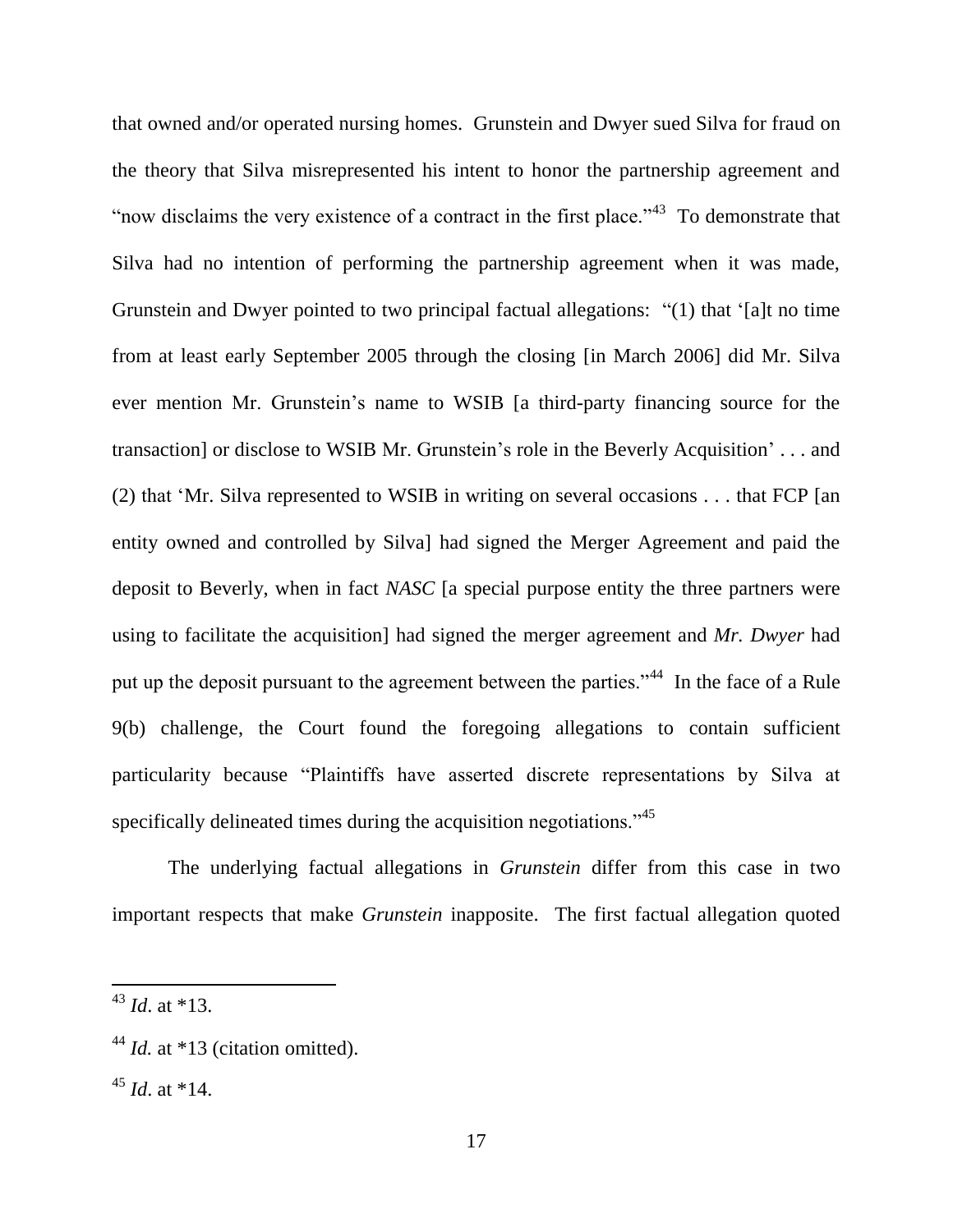above concerned an *omission* of material information. In that circumstance, it is logical to tie a misrepresentation to a period of time (even one of several months) during which the information was concealed. This case, however, does not concern an omission. As explained above, Fortis's fraud claim is premised on four affirmative misrepresentations that had to have been made at some point(s) in time, which the complaint makes no meaningful attempt to particularize. As to the second factual allegation quoted above, the plaintiffs in *Grunstein* had alleged that Silva made this representation on a specific date, *i.e.*, November 4, 2005.<sup>46</sup> That is precisely the kind of factual detail that is missing from the complaint here. $47$ 

In addition to failing to particularize when any of the alleged misrepresentations were made, the complaint fails to identify who made any particular misrepresentation and to whom they were made.<sup>48</sup> Instead, the complaint asserts that one of two officers of

<sup>46</sup> *See id.* at \*3 (citing Compl. ¶ 36).

 $47$  The three other cases Fortis cites in support of its argument that it has met the temporal requirement of Rule 9(b) are inapt for the same reason: in each, the plaintiff provided meaningful detail concerning when the misrepresentations were made. *See Nacco Indus., Inc. v. Applica Inc.*, 997 A.2d 1, 27 (Del. Ch. 2009) (finding fraudulent statements alleged to have been made on specific dates over a period of time sufficient to plead a fraud claim); *Griffin Corp. Servs., LLC v. Jacobs*, 2005 WL 2000775, at \*9 (Del. Ch. Aug. 11, 2005) (refusing to dismiss fraudulent misrepresentation claim where counterclaim plaintiffs alleged that false representations were made in December 2003); and *Acker v. Transurgical, Inc.*, 2004 WL 1230945, at \*3 (Del. Ch. Apr. 22, 2004) (finding the time requirement satisfied where complaint alleged that fraudulent misrepresentations were made on one of two dates).

<sup>48</sup> *See Steinman v. Levine*, 2002 WL 31761252, at \*15 (Del. Ch. Nov. 27, 2002) ("Steinman does not even identify misrepresentations made by any particular individuals. He simply lumps all the Director Defendants together in his cause of action. Steinman is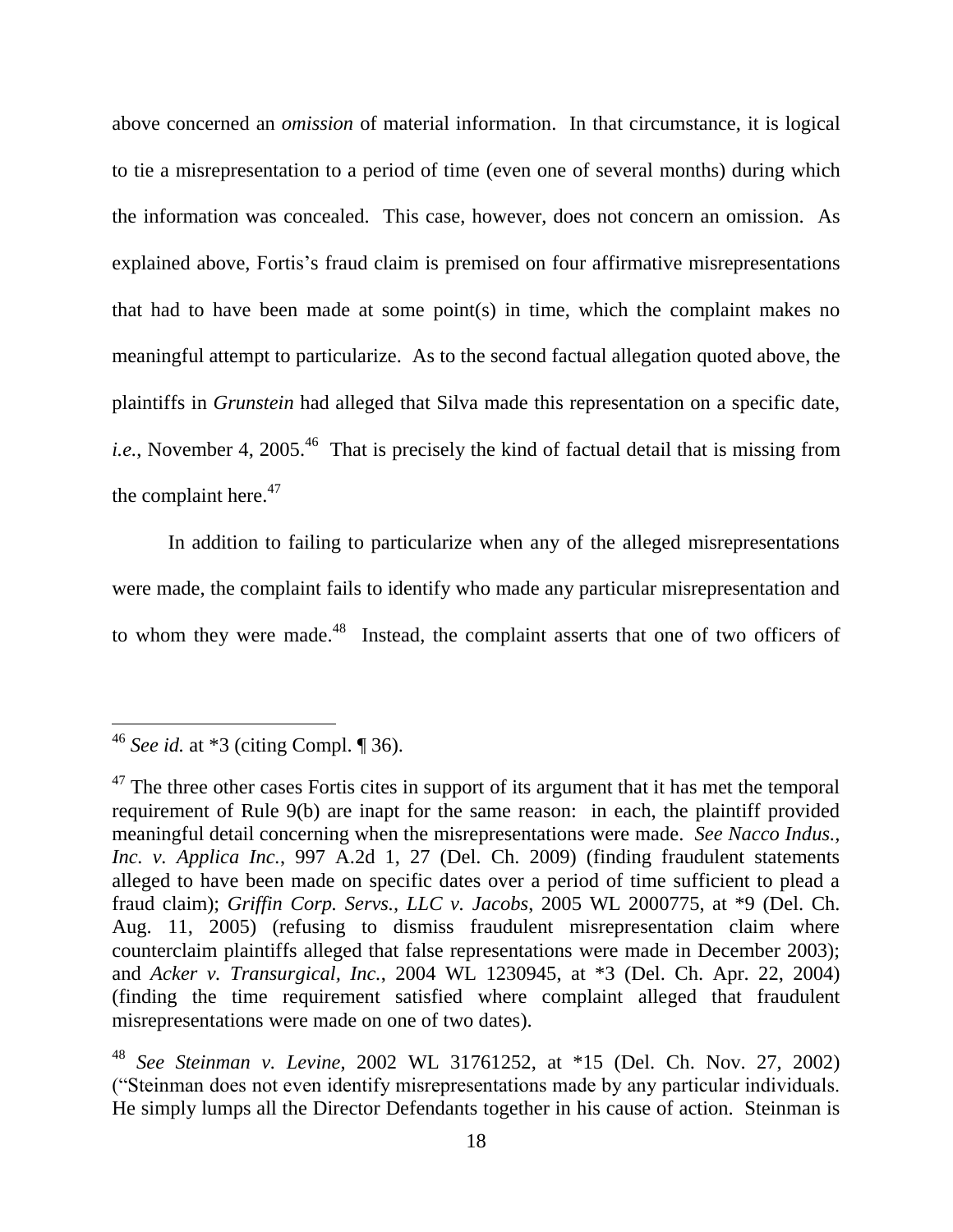Dialog (either Baherli or Tyndall) made the representations, but we do not know who allegedly made which statement(s). The complaint also asserts that the representations were made to iWatt's former CEO (Edgerton) and other, unnamed directors and officers of iWatt, but we do not know who was the recipient of, or even a witness to, any particular statement.

Citing this Court's opinion in *Anvil Holding Corp. v. Iron Acquisition Co.*<sup>49</sup> Fortis argues that "it is not necessary to identify what particular statements were made by specific individuals."<sup>50</sup> That is too broad a reading of the case. In *Anvil*, plaintiffs alleged that all of the individual defendants committed fraud by affirmatively concealing certain information from the plaintiffs at meetings held on two specific dates.<sup>51</sup> In other words, plaintiffs did identify who committed the misrepresentations (and when) by alleging all of the individual defendants participated in the omission of material information.<sup>52</sup> It does not follow from this scenario that where the alleged misrepresentations consist of false promises rather than omissions, that one is excused from identifying who made the false promises.

required to identify specific acts of individual defendants for his negligent misrepresentation claim to survive.").

<sup>49</sup> 2013 WL 2249655 (Del. Ch. May 17, 2013).

 $50$  Pl.'s Ans. Br. 22.

<sup>51</sup> *Anvil*, 2013 WL 2249655, at \*5.

<sup>52</sup> *Id*.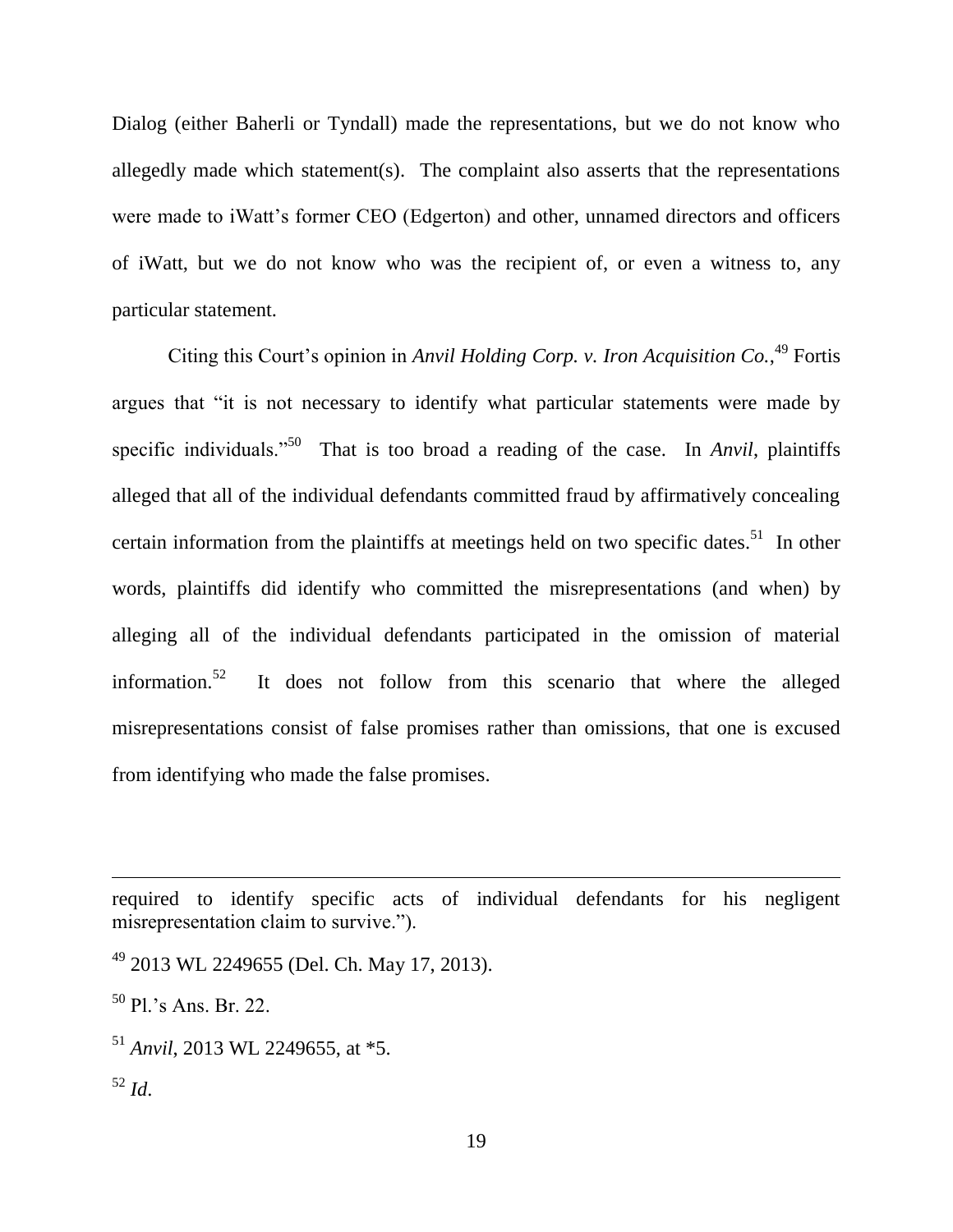Finally, the complaint makes no mention of where or by what means any of the misrepresentations were made. The complaint refers generally to "discussions" or "conversations,"<sup>53</sup> but it does not describe where  $(e.g.,$  at iWatt's offices, Dialog's offices, a mutual meeting place) or how (*e.g.*, in person, over the phone, by email) any of these communications occurred. The lack of these details, in isolation, may not warrant dismissal under Rule 9(b). But when the lack of any such details is considered together with the failure of the complaint to identify when any of the alleged misrepresentations were made and who made any of them, the complaint fails in my view to apprise Dialog of sufficient information concerning the circumstances of the alleged fraud and thus does not satisfy the particularity requirement of Rule 9(b).

# **D. The Complaint Fails to State a Claim for Negligent Misrepresentation**

In Count V of the complaint, Fortis asserts a claim for negligent misrepresentation based on the same allegations cited in support of its fraudulent inducement claim. A claim for negligent misrepresentation is often referred to interchangeably as equitable

<sup>53</sup> Am. Compl. ¶¶ 16, 56, 57.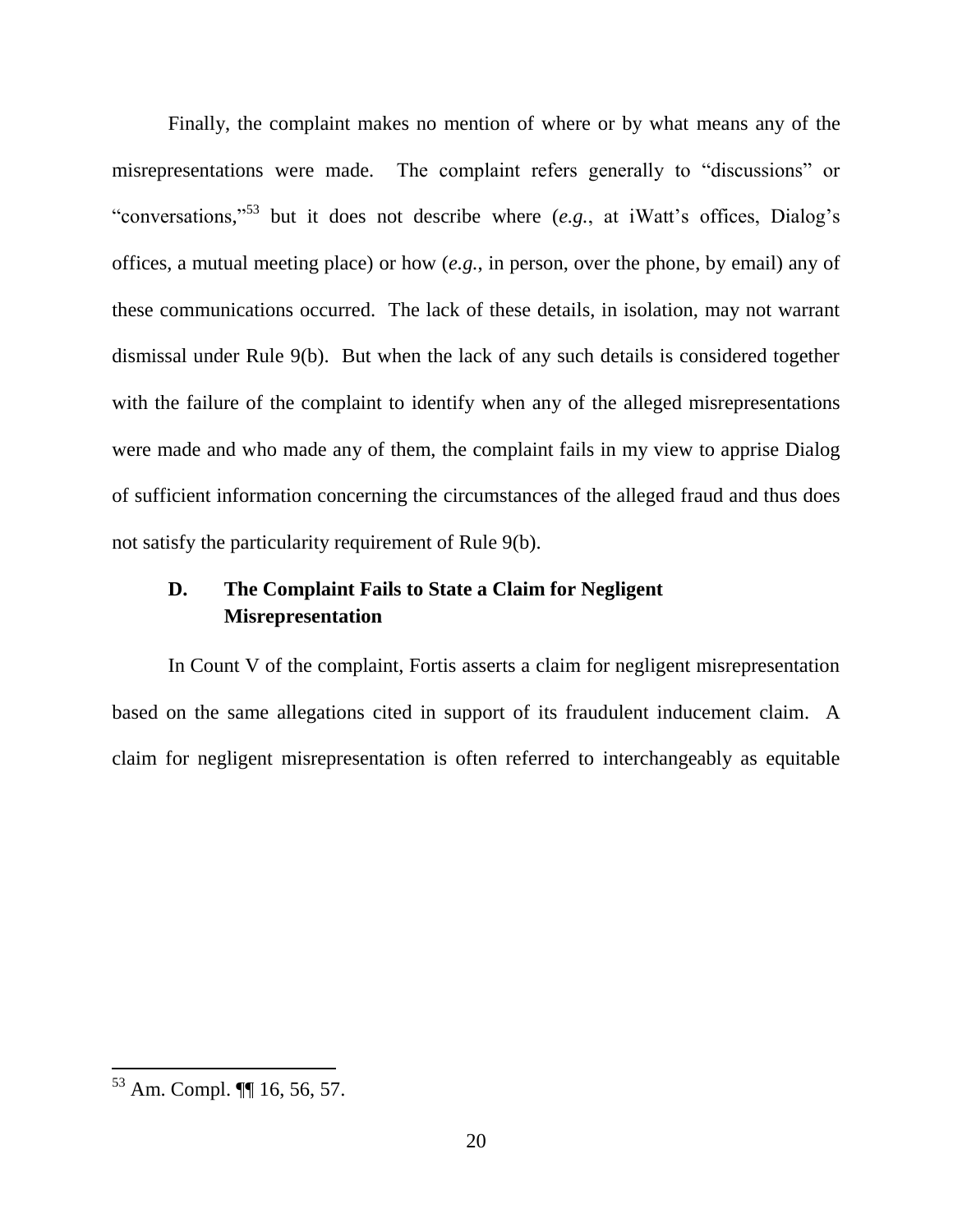fraud,<sup>54</sup> and Fortis itself consistently characterized Count V as a claim for equitable fraud in its briefing. $55$ 

"A claim of negligent misrepresentation, or equitable fraud, requires proof of all of the elements of common law fraud except "that plaintiff need not demonstrate that the misstatement or omission was made knowingly or recklessly."<sup>56</sup> Because Fortis failed to plead its common law fraud claim with the requisite particularity, its negligent misrepresentation claim fails for the same reason.<sup>57</sup>

Fortis's negligent misrepresentation claim fails to state a claim for a second, independent reason. This Court has held that "an equitable fraud or negligent misrepresentation claim lies only if there is either: (i) a special relationship between the parties over which equity takes jurisdiction (like a fiduciary relationship) or (ii)

<sup>54</sup> *See, e.g., Eurofins Panlabs, Inc. v. Ricerca Biosciences, LLC*, 2014 WL 2457515, at \*17 (Del. Ch. May 30, 2014) ("Equitable fraud, also known as negligent misrepresentation, . . . ."); *Envo, Inc. v. Walters*, 2009 WL 5173807, at \*6 (Del. Ch. Dec. 30, 2009) ("A claim for equitable fraud or negligent misrepresentation . . . ."); *Oliver v. Boston Univ.*, 2000 WL 1091480, at \*11 (Del. Ch. July 18, 2000) ("[N]egligent misrepresentation and/or equitable fraud claim.").

<sup>55</sup> *See* Pl."s Ans. Br. 28-29.

<sup>56</sup> *Williams v. White Oak Builders, Inc.*, 2006 WL 1668348, at \*7 (Del. Ch. June 6, 2006) (citation omitted).

<sup>57</sup> *See Zebroski v. Progressive Direct Ins. Co.*, 2014 WL 2156984, at \*7 (Del. Ch. Apr. 30, 2014) (applying Rule 9(b) pleading standard to equitable fraud claim); *see also Those Certain Underwriters at Lloyd's London v. National Installment Ins. Svcs.*, 2007 WL 1207106, at \*5 (Del. Ch. Feb. 8, 2007) ("Court of Chancery Rule 9(b) requires that fraud be pled with particularity. This rule almost certainly extends to negligent misrepresentation (equitable fraud) as well.") (citing *In re Dataproducts Corp. S'holders Litig.*, 1991 WL 165301 (Del. Ch. Aug. 22, 1991), reprinted at 17 Del. J. Corp. L. 1159, 1170 n. 5). Fortis does not dispute the applicability of Rule 9(b) to Count V. *See* Pl."s Ans. Br. 28.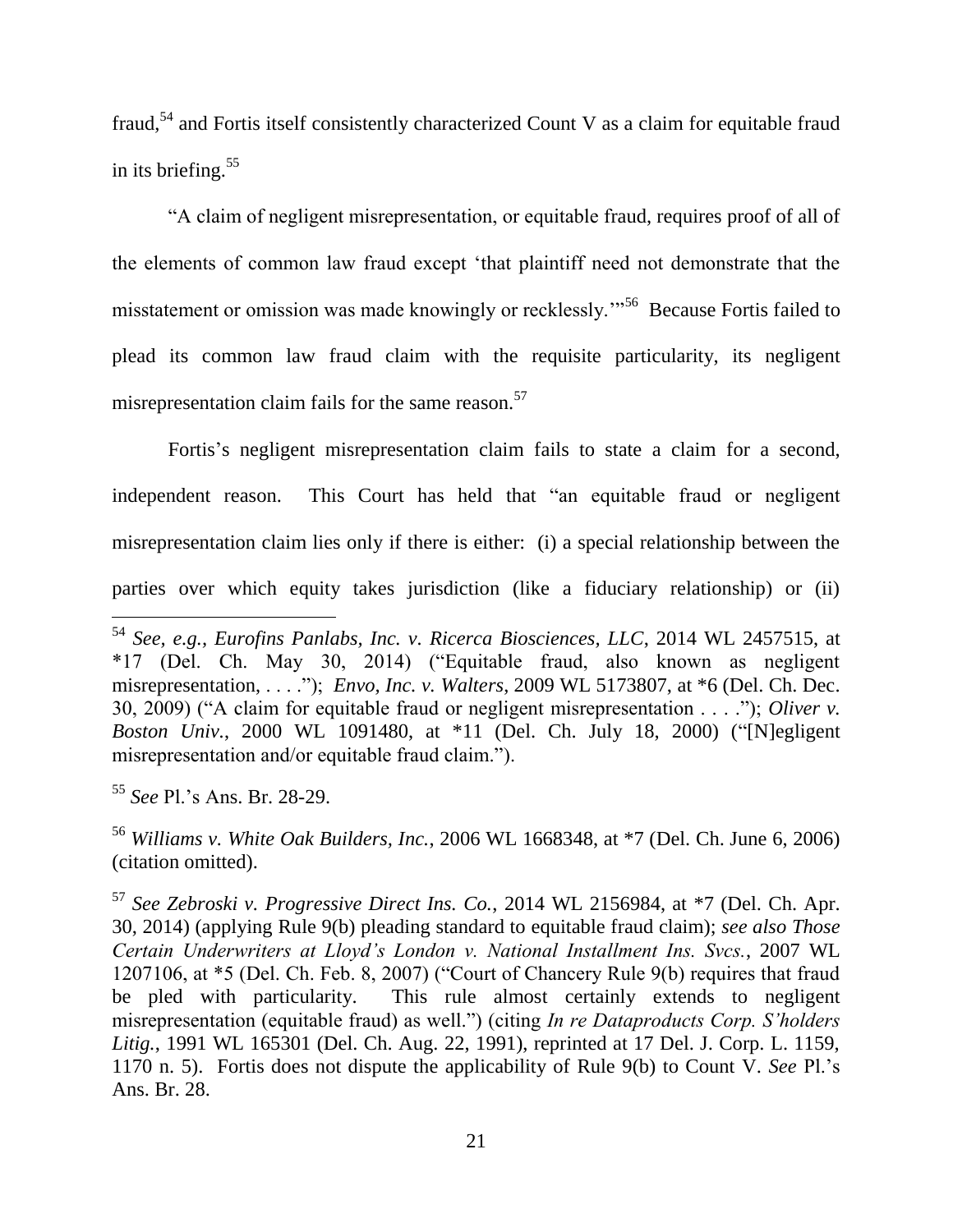justification for a remedy that only equity can afford."<sup>58</sup> Here, no meritorious argument has been made that this case involves either circumstance. There is no allegation, for example, that Dialog owed iWatt any fiduciary duties or that there was another relationship from which equitable duties sprung.<sup>59</sup> To the contrary, the gravamen of the present dispute arises from a transaction that ostensibly was the product of arms-length negotiation between sophisticated parties. Finally, Count V of the complaint expressly seeks damages and not any form of equitable relief.<sup>60</sup>

<sup>58</sup> *Envo*, 2009 WL 5173807, at \*6 (citing *Wal-Mart Stores, Inc. v. AIG Ins. Co.*, 2006 WL 3742596, at \*2 (Del. Ch. Dec. 12, 2006)); *see also Ameristar Casinos, Inc. v. Resorts Int'l Hldgs., LLC*, 2010 WL 1875631, at \*12 (Del. Ch. May 11, 2010) ("equitable fraud can only be applied in those cases in which one of the two fundamental sources of equity jurisdiction exist: (1) an equitable right founded upon a special relationship over which equity takes jurisdiction, or (2) where equity affords its special remedies, *e.g.*, "rescission, or cancellation; where it is sought to form a contract . . . or to have a constructive trust decreed."") (internal quotation marks omitted) (quoting *U.S. West, Inc. v. Time Warner, Inc.,* 1996 WL 307445, at \*26 (Del. Ch. June 6, 1996) (Allen, C.)).

<sup>&</sup>lt;sup>59</sup> Fortis argues "that iWatt had a pecuniary interest in Dialog's future plans for iWatt's business" and that "[b]ecause the parties had a pecuniary interest in the information that serves as the basis of Fortis' equitable fraud claim, sufficient 'special equities' for an equitable fraud claim exist." Pl."s Ans. Br. 29 (citing *H-M Wexford LLC v. Encorp, Inc.*, 832 A.2d 129, 147 n. 44 (Del. Ch. 2003)). In *H-M Wexford*, the Court did not address whether there existed a special relationship between the parties or whether the plaintiff sought a remedy that only equity could afford. Cases since *H-M Wexford* have held that one of these two circumstances must exist to bring a claim for negligent misrepresentation or equitable fraud. As discussed above, neither circumstance exists here.

 $60$  Am. Compl. ¶ 70.